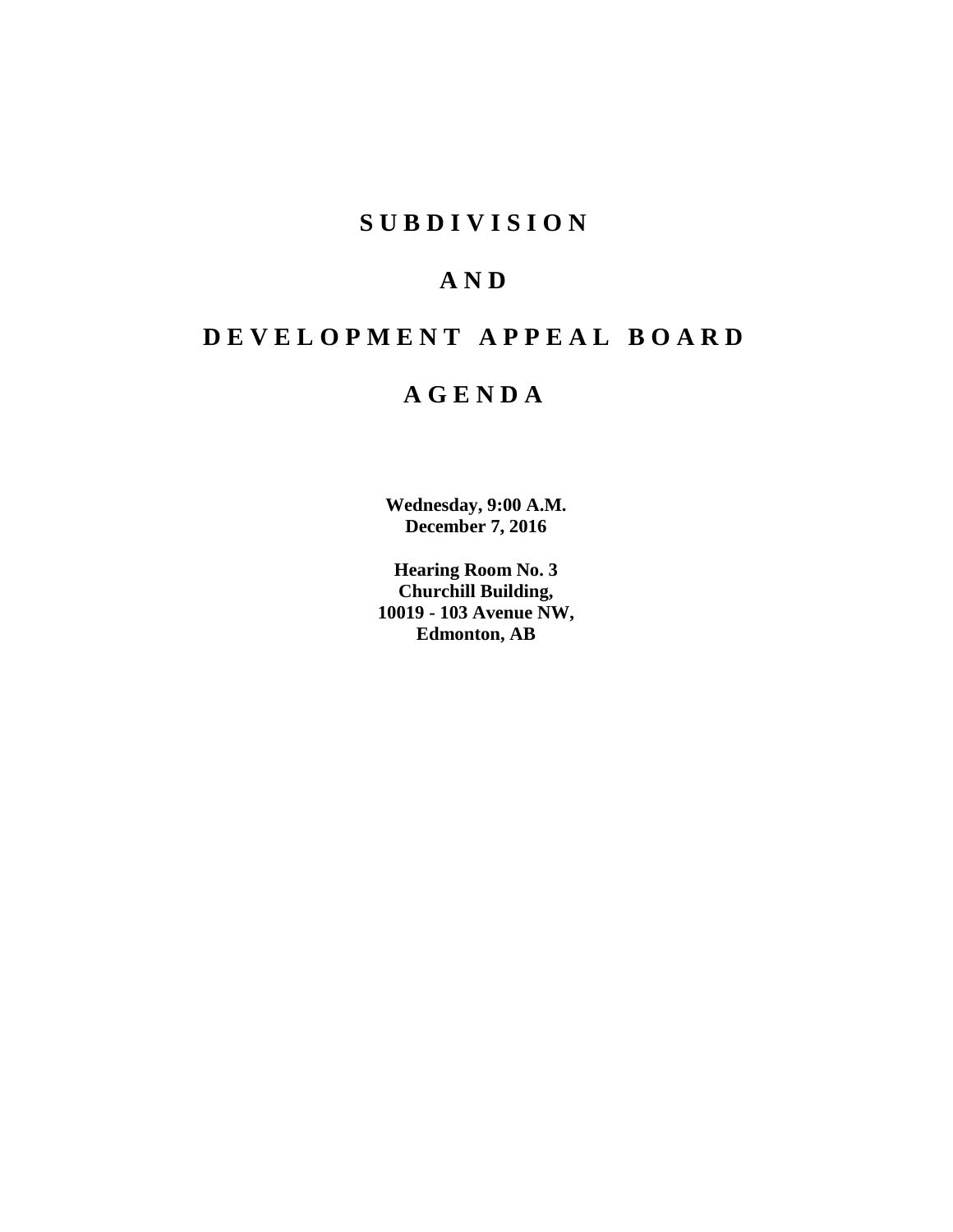## **SUBDIVISION AND DEVELOPMENT APPEAL BOARD HEARING ROOM NO. 3**

| 10:30 A.M. | SDAB-D-16-315             | To construct a Single Detached House with a<br>front veranda, rear uncovered deck (3.05 metres<br>by 5.18 metres) and Basement development<br>(NOT to be used as an additional Dwelling)<br>9850 - 162 Street NW<br>Project No.: 230273568-001 |
|------------|---------------------------|------------------------------------------------------------------------------------------------------------------------------------------------------------------------------------------------------------------------------------------------|
|            |                           |                                                                                                                                                                                                                                                |
|            |                           |                                                                                                                                                                                                                                                |
|            |                           |                                                                                                                                                                                                                                                |
|            |                           |                                                                                                                                                                                                                                                |
|            | <b>WITHDRAWN</b>          | To construct a two-Storey Accessory Building<br>(Garage on the main floor and Garage Suite on<br>the second floor, 6.71 metres by 8.84 metres)<br>and to demolish an existing Accessory Building<br>(rear detached Garage)                     |
|            |                           | 8731 - 85 Avenue NW<br>Project No.: 230570608-001                                                                                                                                                                                              |
|            |                           |                                                                                                                                                                                                                                                |
|            |                           |                                                                                                                                                                                                                                                |
|            |                           | To construct an addition and exterior alterations<br>to an existing Religious Assembly (250-seat<br>addition to 250-seat building and parking lot<br>expansion) (Ethiopian Church)                                                             |
|            |                           | 11409 - 124 Street NW<br>Project No.: 220587701-001                                                                                                                                                                                            |
|            | 2:00 P.M.<br><b>NOTE:</b> | SDAB-D-16-316<br>Unless otherwise stated, all references to "section numbers" refer to<br>the authority under the Edmonton Zoning Bylaw 12800.                                                                                                 |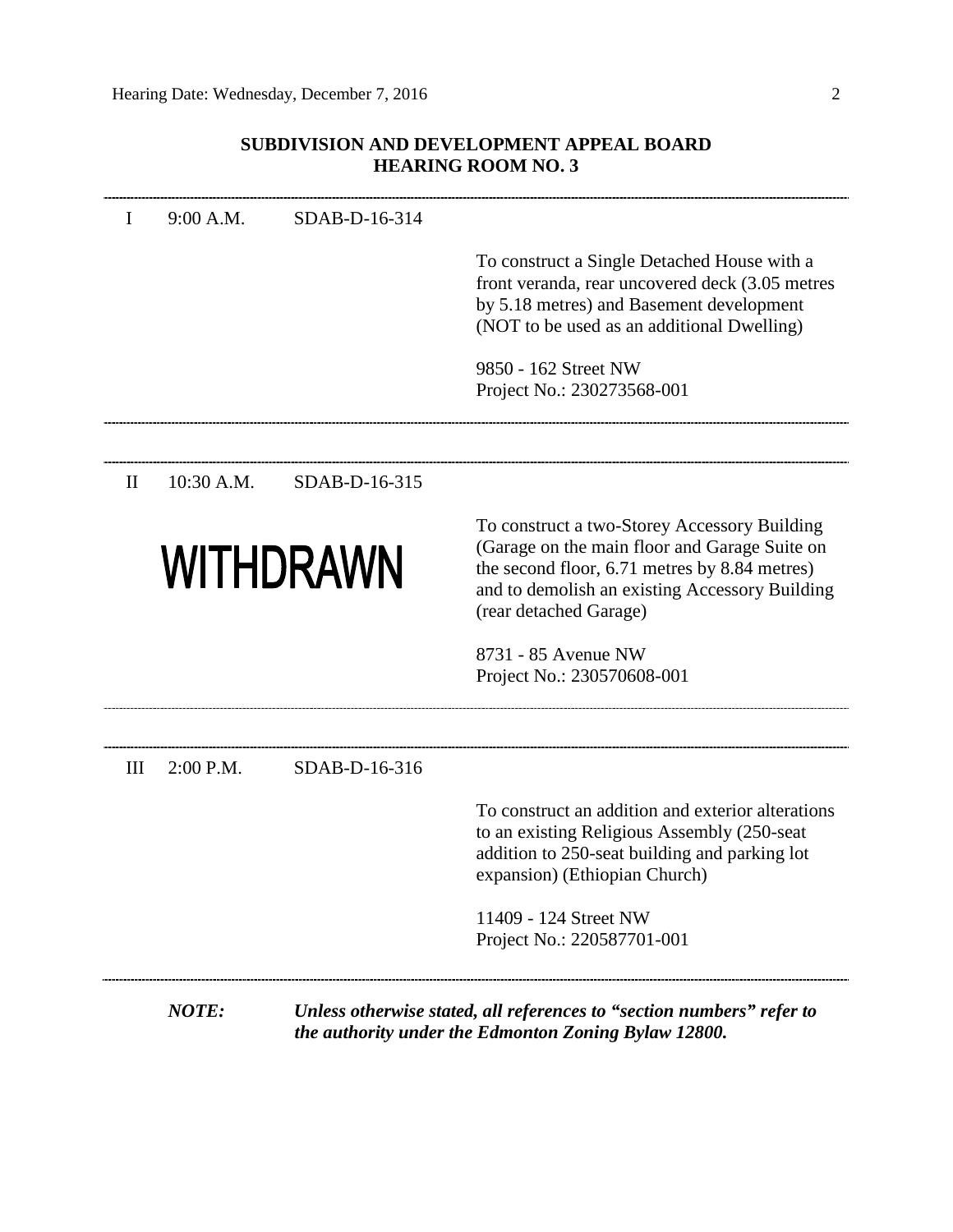| ITEM I: 9:00 A.M. |                                                        | FILE: SDAB-D-16-314                                                                                                                                                                      |
|-------------------|--------------------------------------------------------|------------------------------------------------------------------------------------------------------------------------------------------------------------------------------------------|
|                   | AN APPEAL FROM THE DECISION OF THE DEVELOPMENT OFFICER |                                                                                                                                                                                          |
|                   | <b>APPELLANT:</b>                                      |                                                                                                                                                                                          |
|                   | <b>APPLICATION NO.:</b>                                | 230273568-001                                                                                                                                                                            |
|                   | <b>APPLICATION TO:</b>                                 | Construct a Single Detached House with a<br>front veranda, rear uncovered deck (3.05<br>metres by 5.18 metres) and Basement<br>development (NOT to be used as an<br>additional Dwelling) |
|                   | <b>DECISION OF THE</b><br>DEVELOPMENT AUTHORITY:       | Refused                                                                                                                                                                                  |
|                   | <b>DECISION DATE:</b>                                  | November 21, 2016                                                                                                                                                                        |
|                   | <b>DATE OF APPEAL:</b>                                 | November 22, 2016                                                                                                                                                                        |
|                   | MUNICIPAL DESCRIPTION<br>OF SUBJECT PROPERTY:          | 9850 - 162 Street NW                                                                                                                                                                     |
|                   | <b>LEGAL DESCRIPTION:</b>                              | Plan 1623046 Blk 1 Lot 10B                                                                                                                                                               |
|                   | ZONE:                                                  | (RF4) Semi-detached Residential Zone                                                                                                                                                     |
|                   | <b>OVERLAY:</b>                                        | Mature Neighbourhood Overlay                                                                                                                                                             |
|                   | <b>STATUTORY PLAN:</b>                                 | Jasper Place Area Redevelopment Plan                                                                                                                                                     |
|                   |                                                        |                                                                                                                                                                                          |

## *Grounds for Appeal*

The Appellant provided the following reasons for appealing the decision of the Development Authority:

> We believe we should be able to build this house as we we're waiting for subdivision to go through and in the meantime got approved from you guys for a house like this next door. We believe we aren't asking for very much in regards to the overall height of the building. The overall height of the structure is the same as it would be without the city measuring the little hip of the little roof on top of the dormer. There is new infill going on in this neighbourhood (on this exact block). Also this house wouldn't even be the tallest building on its block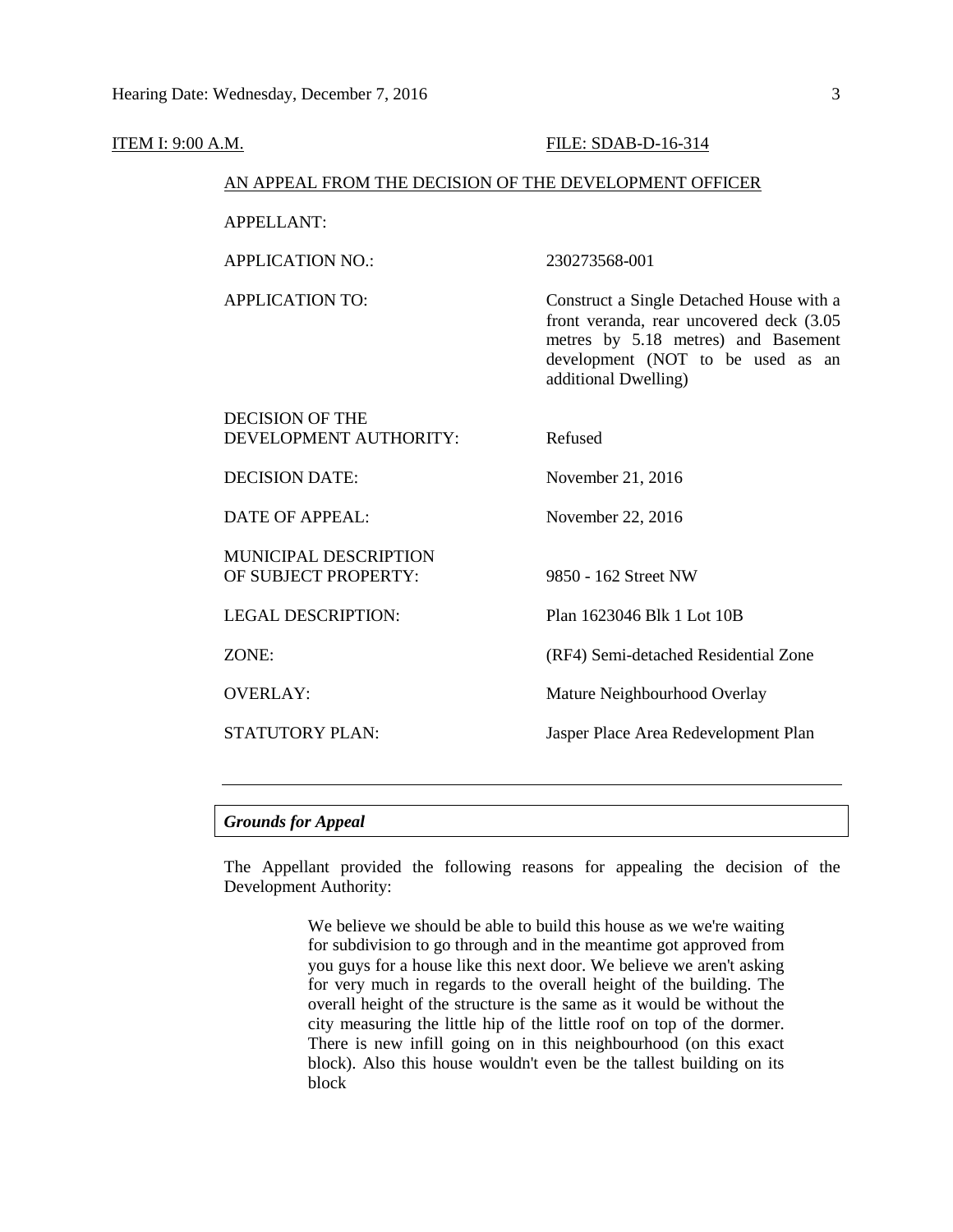#### *General Matters*

#### **Appeal Information:**

The *Municipal Government Act*, RSA 2000, c M-26 states the following:

### **Grounds for Appeal**

**685(1)** If a development authority

- (a) fails or refuses to issue a development permit to a person,
- (b) issues a development permit subject to conditions, or
- (c) issues an order under section 645,

the person applying for the permit or affected by the order under section 645 may appeal to the subdivision and development appeal board.

#### **Appeals**

- **686(1)** A development appeal to a subdivision and development appeal board is commenced by filing a notice of the appeal, containing reasons, with the board within 14 days,
	- (a) in the case of an appeal made by a person referred to in section 685(1), after
		- (i) the date on which the person is notified of the order or decision or the issuance of the development permit, or

…

#### **Hearing and Decision**

**687(3)** In determining an appeal, the subdivision and development appeal board

…

- (a.1) must comply with the land use policies and statutory plans and, subject to clause (d), the land use bylaw in effect;
	- …
	- (c) may confirm, revoke or vary the order, decision or development permit or any condition attached to any of them or make or substitute an order, decision or permit of its own;
	- (d) may make an order or decision or issue or confirm the issue of a development permit even though the proposed development does not comply with the land use bylaw if, in its opinion,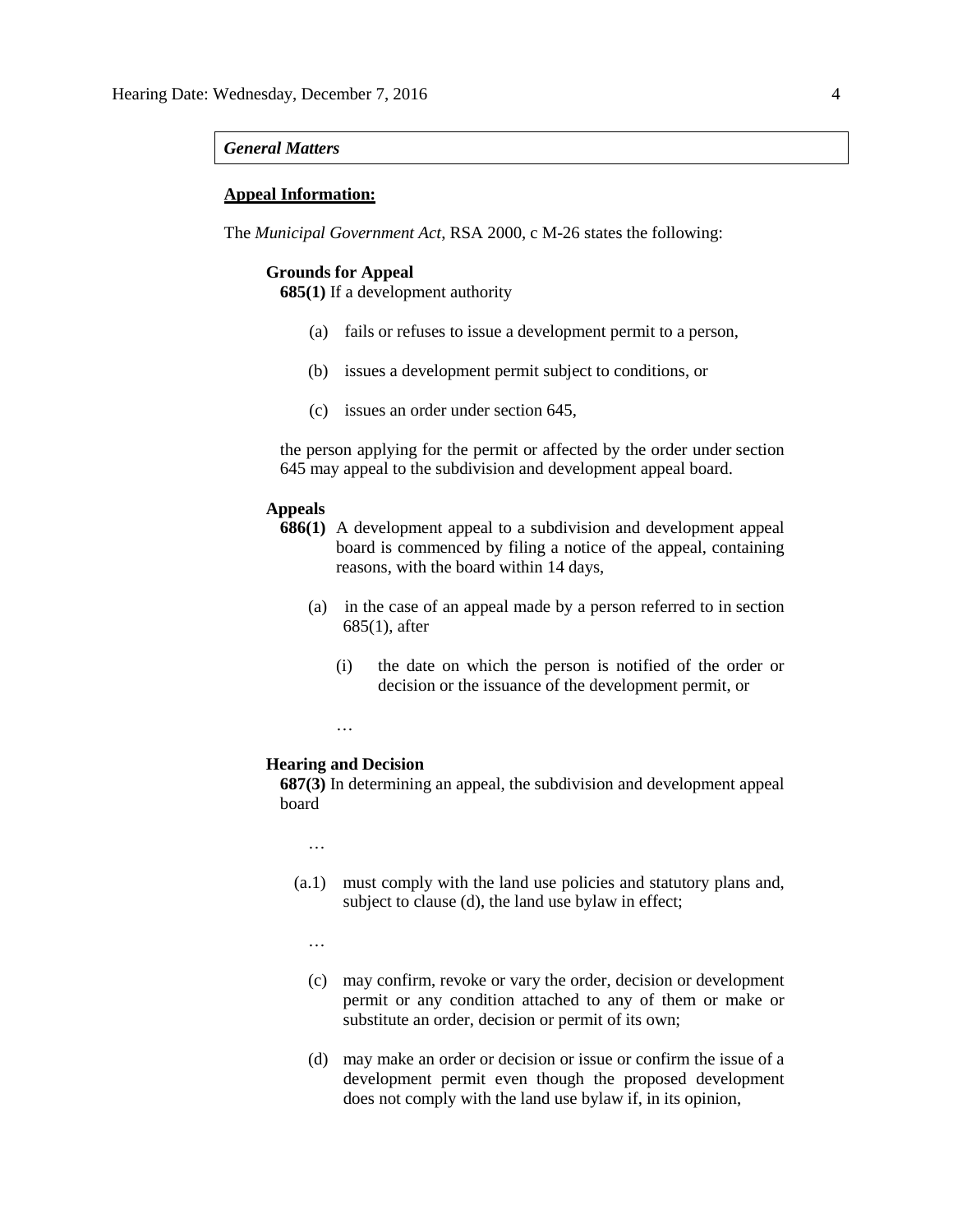- (i) the proposed development would not
	- (A) unduly interfere with the amenities of the neighbourhood, or
	- (B) materially interfere with or affect the use, enjoyment or value of neighbouring parcels of land,

and

(ii) the proposed development conforms with the use prescribed for that land or building in the land use bylaw.

#### **General Provisions from the** *Edmonton Zoning Bylaw:*

Under Section 150.2(6), **Single Detached Housing** is a **Permitted Use** in the (RF4) Semi-detached Residential Zone.

Under section 7.2(9), **Single Detached Housing** means:

Single Detached Housing means development consisting of a building containing only one Dwelling, which is separate from any other Dwelling or building. Where a Secondary Suite is a Permitted or Discretionary Use Class in a Zone, a building which contains Single Detached Housing may also contain a Secondary Suite. This Use Class includes Mobile Homes which conform to Section 78 of this Bylaw.

Section 150.1 states that the **General Purpose** of the **(RF4) Semi-detached Residential Zone** is "to provide a zone primarily for Semi-detached Housing and Duplex Housing."

Section 814.1 states that the **General Purpose** of the **Mature Neighbourhood Overlay**  is:

…to ensure that new low density development in Edmonton's mature residential neighbourhoods is sensitive in scale to existing development, maintains the traditional character and pedestrian-friendly design of the streetscape, ensures privacy and sunlight penetration on adjacent properties and provides opportunity for discussion between applicants and neighbouring affected parties when a development proposes to vary the Overlay regulations.

#### *Height*

Section 814.3(13) states "the maximum Height shall not exceed 8.6 m, in accordance with Section 52."

Section 52.2(c) states: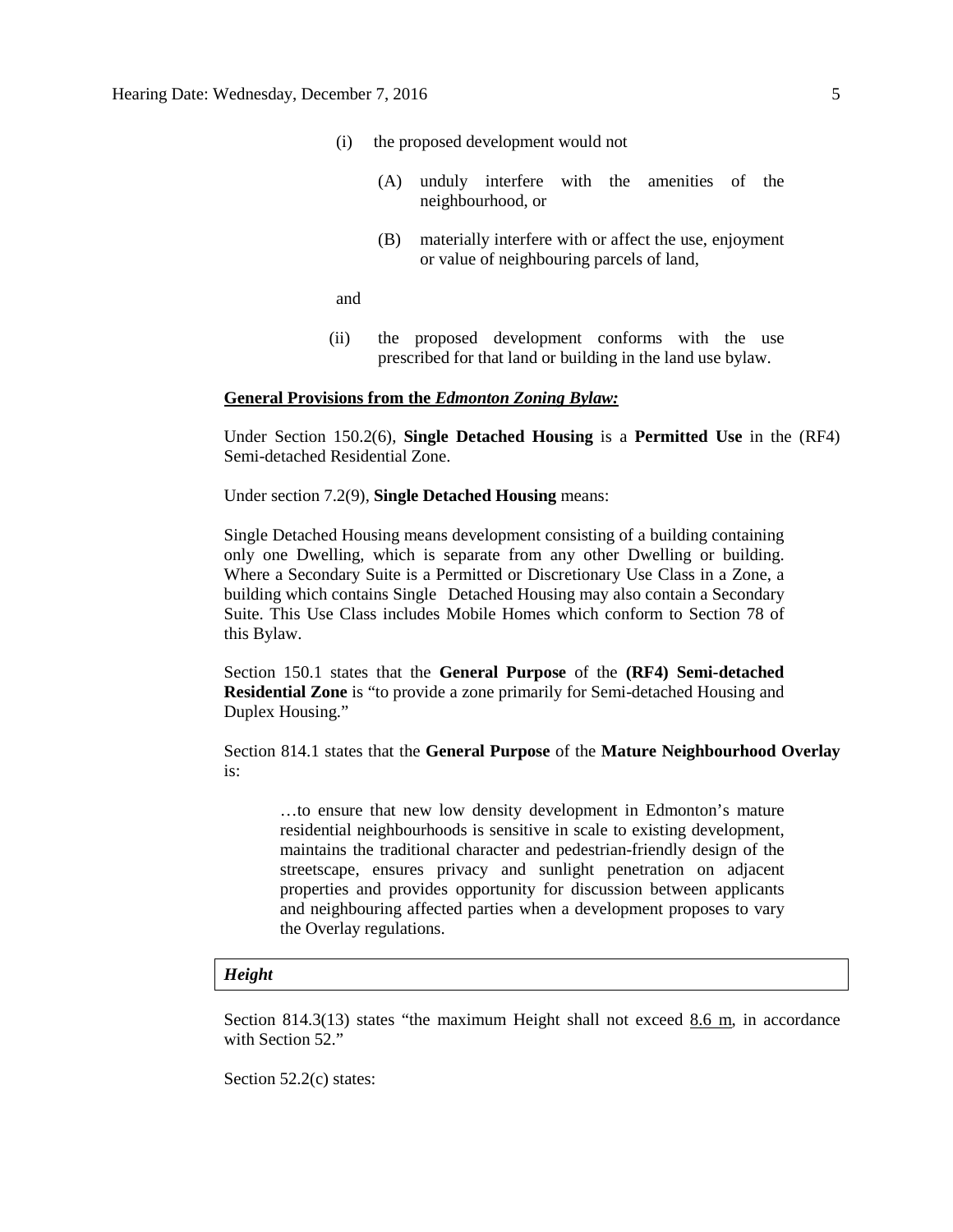Hearing Date: Wednesday, December 7, 2016 6

Where the maximum Height as determined by Section 52.1 is measured to the midpoint, the ridge line of the roof shall not extend more than 1.5 m above the maximum permitted building Height of the Zone or overlay, or in the case of a Garage Suite the maximum permitted building Height in accordance with Section 87 of this Bylaw.

Under section 6.1(50), **Height** means "a vertical distance between two points."

#### **Development Officer's Determination**

**1. Height - The maximum Height is 9.9m instead of 8.6 (Section 814.3.13).**

**2. Height - The ridge line of the roof extends 1.7m above the maximum permitted building Height of the Mature Neighbourhood Overlay, instead of 1.5m (Section 52.2.c).**

**Note: There is an approved Development Permit for the same house design at 9846 - 162 Street NW.** [unedited].

#### *Community Consultation*

Section 814.3(24) states:

When a Development Permit application is made and the Development Officer determines that the proposed development does not comply with the regulations contained in this Overlay:

- a. the applicant shall contact the affected parties, being each assessed owner of land wholly or partly located within a distance of  $60.0 \text{ m}$  $60.0 \text{ m}$  of the Site of the proposed development and the President of each affected Community League;
- b. the applicant shall outline, to the affected parties, any requested variances to the Overlay and solicit their comments on the application;
- c. the applicant shall document any opinions or concerns, expressed by the affected parties, and what modifications were made to address their concerns; and
- d. the applicant shall submit this documentation to the Development Officer no sooner than twenty-one calendar days after giving the information to all affected parties.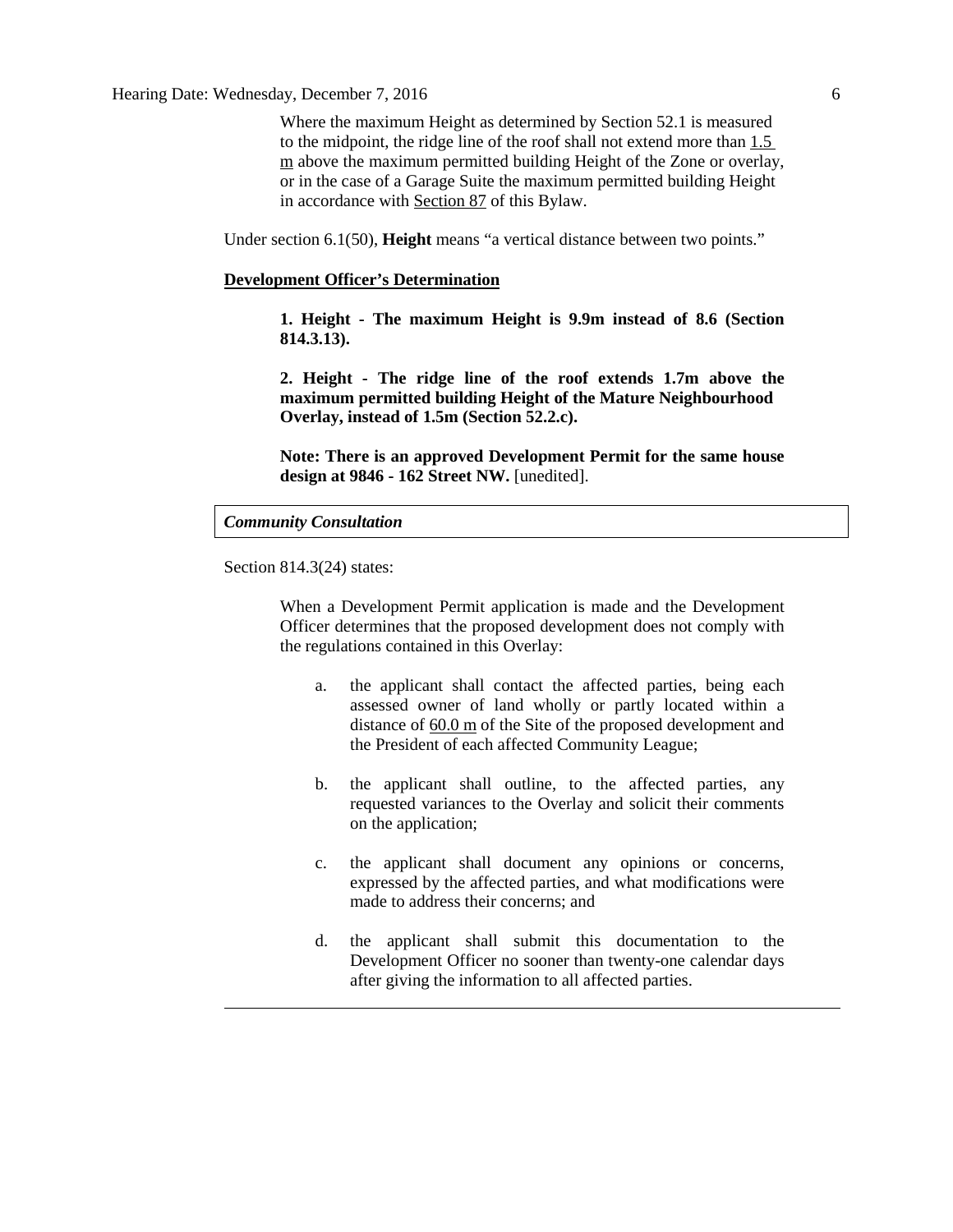## Notice to Applicant/Appellant

Provincial legislation requires that the Subdivision and Development Appeal Board issue its official decision in writing within fifteen days of the conclusion of the hearing. Bylaw No. 11136 requires that a verbal announcement of the Board's decision shall be made at the conclusion of the hearing of an appeal, but the verbal decision is not final nor binding on the Board until the decision has been given in writing in accordance with the *Municipal Government Act*.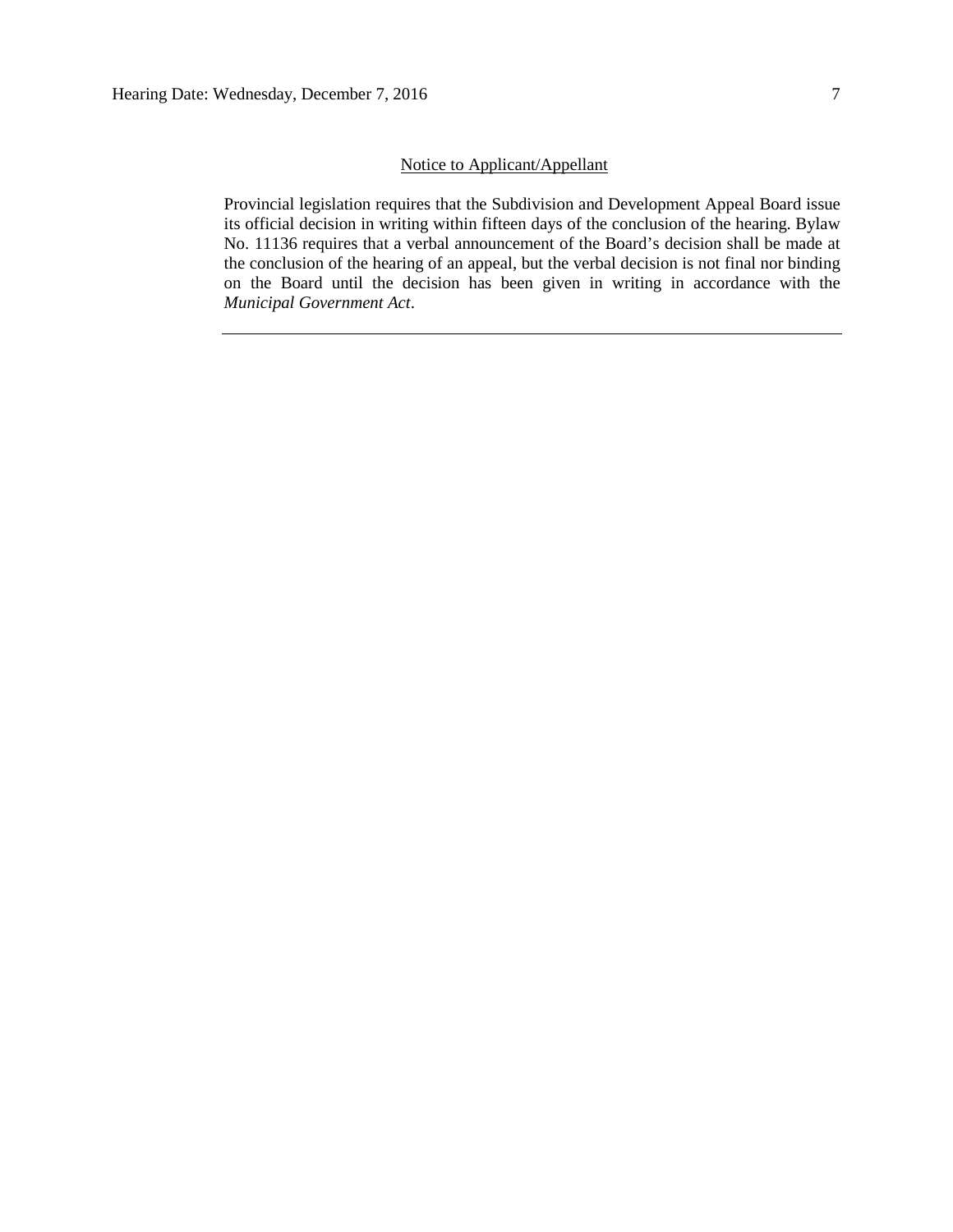| <b>mönton</b>                                                                                                                                                                                                                                                                                                                                                                                                                                                         |                                       | <b>Application for</b>                                                                                                                                                             |                                                    | Project Number: 230273568-001<br><b>Application Date:</b><br>SEP 09, 2016<br>Printed:<br>November 21, 2016 at 9:07 AM<br>1 of 2<br>Page:                                                                                                                                                                                                                                                                              |
|-----------------------------------------------------------------------------------------------------------------------------------------------------------------------------------------------------------------------------------------------------------------------------------------------------------------------------------------------------------------------------------------------------------------------------------------------------------------------|---------------------------------------|------------------------------------------------------------------------------------------------------------------------------------------------------------------------------------|----------------------------------------------------|-----------------------------------------------------------------------------------------------------------------------------------------------------------------------------------------------------------------------------------------------------------------------------------------------------------------------------------------------------------------------------------------------------------------------|
|                                                                                                                                                                                                                                                                                                                                                                                                                                                                       |                                       | <b>House Development and Building Permit</b>                                                                                                                                       |                                                    |                                                                                                                                                                                                                                                                                                                                                                                                                       |
|                                                                                                                                                                                                                                                                                                                                                                                                                                                                       |                                       |                                                                                                                                                                                    |                                                    | This document is a record of a Development Permit and/or Building Permit application, and a record of the decision for the undertaking<br>described below, subject to the limitations and conditions of this permit, of the Edmonton Zoning Bylaw 12800 as amended, Safety Codes<br>Act RSA 2000, Safety Codes Act Permit Regulation, Alberta Building Code 2006 and City of Edmonton Bylaw 15894 Safety Codes Permit |
| Applicant                                                                                                                                                                                                                                                                                                                                                                                                                                                             |                                       |                                                                                                                                                                                    | 9850 - 162 STREET NW<br>Plan 1623046 Blk 1 Lot 10B | Property Address(es) and Legal Description(s)                                                                                                                                                                                                                                                                                                                                                                         |
| <b>Scope of Application</b><br>to be used as an additional Dwelling).                                                                                                                                                                                                                                                                                                                                                                                                 |                                       |                                                                                                                                                                                    |                                                    | To construct a Single Detached House with a front veranda, rear uncovered deck (3.05m x 5.18m) and Basement development (NOT                                                                                                                                                                                                                                                                                          |
| <b>Permit Details</b>                                                                                                                                                                                                                                                                                                                                                                                                                                                 |                                       |                                                                                                                                                                                    |                                                    |                                                                                                                                                                                                                                                                                                                                                                                                                       |
| Building Height to Midpoint (m): 9.85<br>Affected Floor Area (sq. ft.): 1735<br>Dwelling Type: Single Detached House<br>Class of Permit: (none)<br>Front Yard $(m)$ : 6.45<br>Home Design Type:<br>Rear Yard (m): 29.55<br>Secondary Suite Included ?: N<br>Side Yard, left (m): 1.22<br>Side Yard, right (m): 1.22<br>Site Area (sq. m.): 371.9<br>Site Depth $(m)$ : 48.8<br>Site Width $(m)$ : 7.62<br>Stat. Plan Overlay/Annex Area: Mature Neighbourhood Overlay |                                       |                                                                                                                                                                                    |                                                    |                                                                                                                                                                                                                                                                                                                                                                                                                       |
| I/We certify that the above noted details are correct.                                                                                                                                                                                                                                                                                                                                                                                                                |                                       |                                                                                                                                                                                    |                                                    |                                                                                                                                                                                                                                                                                                                                                                                                                       |
| Applicant signature:                                                                                                                                                                                                                                                                                                                                                                                                                                                  |                                       |                                                                                                                                                                                    |                                                    |                                                                                                                                                                                                                                                                                                                                                                                                                       |
| <b>Development Application Decision</b><br>Refused<br><b>Reason for Refusal</b>                                                                                                                                                                                                                                                                                                                                                                                       |                                       | Application for a Single Detached House is refused for the following reasons:<br>1. Height - The maximum Height is 9.9m instead of 8.6 (Section 814.3.13).                         |                                                    | 2. Height - The ridge line of the roof extends 1.7m above the maximum permitted building Height of the Mature Neighbourhood                                                                                                                                                                                                                                                                                           |
| Overlay, insetead of 1.5m (Section 52.2.c).                                                                                                                                                                                                                                                                                                                                                                                                                           |                                       |                                                                                                                                                                                    |                                                    |                                                                                                                                                                                                                                                                                                                                                                                                                       |
| <b>Rights of Appeal</b>                                                                                                                                                                                                                                                                                                                                                                                                                                               |                                       | Note: There is an approved Development Permit for the same house design at 9846 - 162 Street NW.<br>Chapter 24, Section 683 through 689 of the Municipal Government Amendment Act. |                                                    | The Applicant has the right of appeal within 14 days of receiving notice of the Development Application Decision, as outlined in                                                                                                                                                                                                                                                                                      |
| Issue Date: Nov 21, 2016                                                                                                                                                                                                                                                                                                                                                                                                                                              | Development Authority: YEUNG, KENNETH |                                                                                                                                                                                    |                                                    | Signature: _                                                                                                                                                                                                                                                                                                                                                                                                          |
| Fees                                                                                                                                                                                                                                                                                                                                                                                                                                                                  |                                       |                                                                                                                                                                                    |                                                    |                                                                                                                                                                                                                                                                                                                                                                                                                       |
|                                                                                                                                                                                                                                                                                                                                                                                                                                                                       | <b>Fee Amount</b>                     | <b>Amount Paid</b>                                                                                                                                                                 | Receipt#                                           | <b>Date Paid</b>                                                                                                                                                                                                                                                                                                                                                                                                      |
| Lot Grading Fee<br>Water Usage Fee                                                                                                                                                                                                                                                                                                                                                                                                                                    | \$135.00<br>\$44.77                   | \$135.00<br>\$44.77                                                                                                                                                                | 03590489<br>03590489                               | Sep 09, 2016<br>Sep 09, 2016                                                                                                                                                                                                                                                                                                                                                                                          |
|                                                                                                                                                                                                                                                                                                                                                                                                                                                                       |                                       | THIS IS NOT A PERMIT                                                                                                                                                               |                                                    |                                                                                                                                                                                                                                                                                                                                                                                                                       |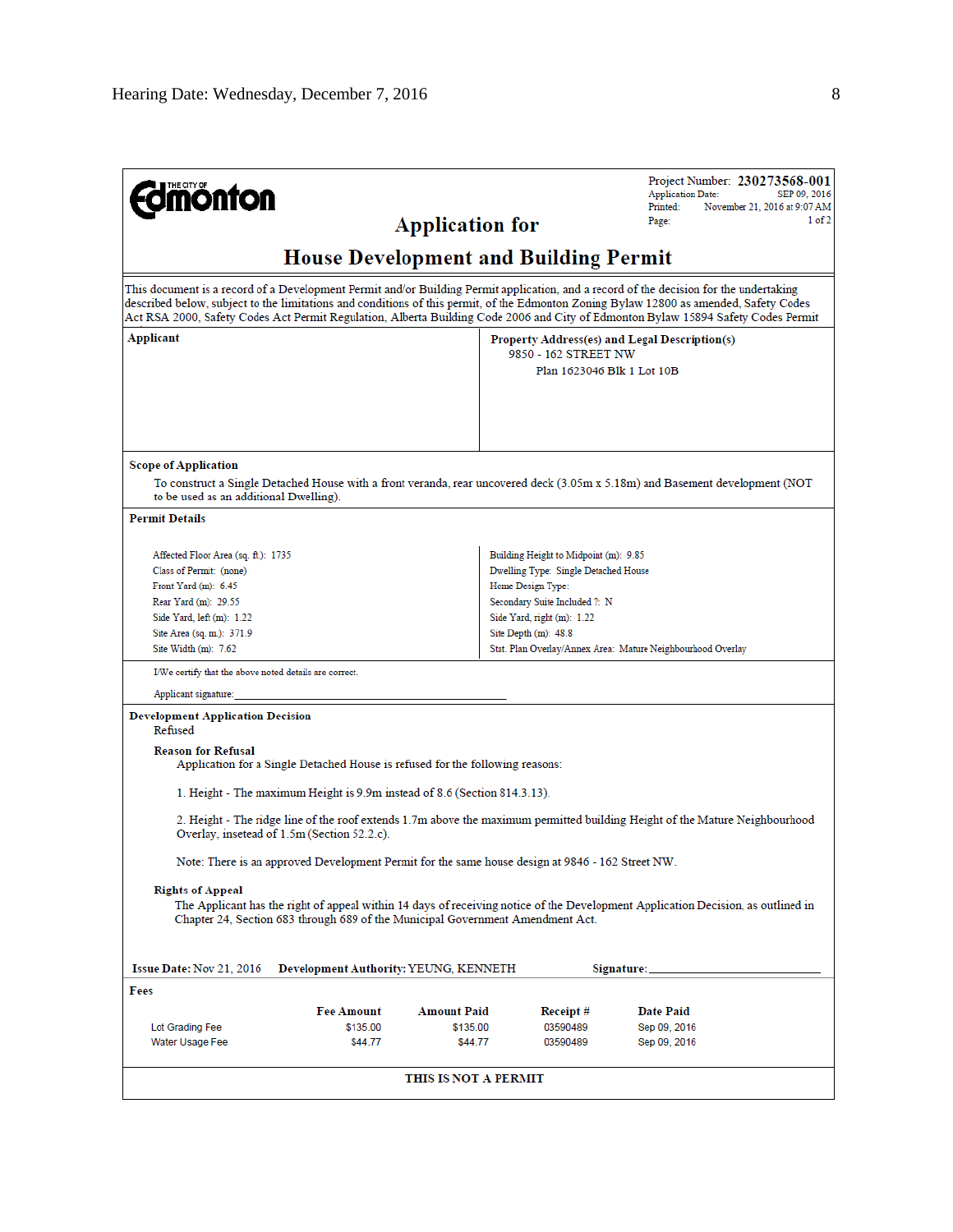| <b>dmönton</b>                                                                                                                                                                                                             |                                                                                                                    | <b>Application for</b>                                                                                    |                                                                                  | <b>Application Date:</b><br>Printed:<br>Page:                                                                    | Project Number: 230273568-001<br>SEP 09, 2016<br>November 21, 2016 at 9:07 AM<br>$2$ of $2$ |
|----------------------------------------------------------------------------------------------------------------------------------------------------------------------------------------------------------------------------|--------------------------------------------------------------------------------------------------------------------|-----------------------------------------------------------------------------------------------------------|----------------------------------------------------------------------------------|------------------------------------------------------------------------------------------------------------------|---------------------------------------------------------------------------------------------|
|                                                                                                                                                                                                                            | <b>House Development and Building Permit</b>                                                                       |                                                                                                           |                                                                                  |                                                                                                                  |                                                                                             |
| Fees                                                                                                                                                                                                                       |                                                                                                                    |                                                                                                           |                                                                                  |                                                                                                                  |                                                                                             |
| Electrical Fee (Service)<br>Sanitary Sewer Trunk Fund<br><b>Building Permit Fee</b><br>Electrical Fees (House)<br><b>Electrical Safety Codes Fee</b><br>Safety Codes Fee<br><b>Total GST Amount:</b><br>Totals for Permit: | <b>Fee Amount</b><br>\$77.00<br>\$1,566.00<br>\$1,610.00<br>\$265.00<br>\$15.10<br>\$64.40<br>\$0.00<br>\$3,777.27 | <b>Amount Paid</b><br>\$77.00<br>\$1,566.00<br>\$1,610.00<br>\$265.00<br>\$15.10<br>\$64.40<br>\$3,777.27 | Receipt#<br>03590489<br>03590489<br>03590489<br>03590489<br>03590489<br>03590489 | <b>Date Paid</b><br>Sep 09, 2016<br>Sep 09, 2016<br>Sep 09, 2016<br>Sep 09, 2016<br>Sep 09, 2016<br>Sep 09, 2016 |                                                                                             |
|                                                                                                                                                                                                                            |                                                                                                                    |                                                                                                           |                                                                                  |                                                                                                                  |                                                                                             |
|                                                                                                                                                                                                                            |                                                                                                                    |                                                                                                           |                                                                                  |                                                                                                                  |                                                                                             |
|                                                                                                                                                                                                                            |                                                                                                                    |                                                                                                           |                                                                                  |                                                                                                                  |                                                                                             |
|                                                                                                                                                                                                                            |                                                                                                                    |                                                                                                           |                                                                                  |                                                                                                                  |                                                                                             |
|                                                                                                                                                                                                                            |                                                                                                                    |                                                                                                           |                                                                                  |                                                                                                                  |                                                                                             |
|                                                                                                                                                                                                                            |                                                                                                                    |                                                                                                           |                                                                                  |                                                                                                                  |                                                                                             |
|                                                                                                                                                                                                                            |                                                                                                                    |                                                                                                           |                                                                                  |                                                                                                                  |                                                                                             |
|                                                                                                                                                                                                                            |                                                                                                                    | THIS IS NOT A PERMIT                                                                                      |                                                                                  |                                                                                                                  |                                                                                             |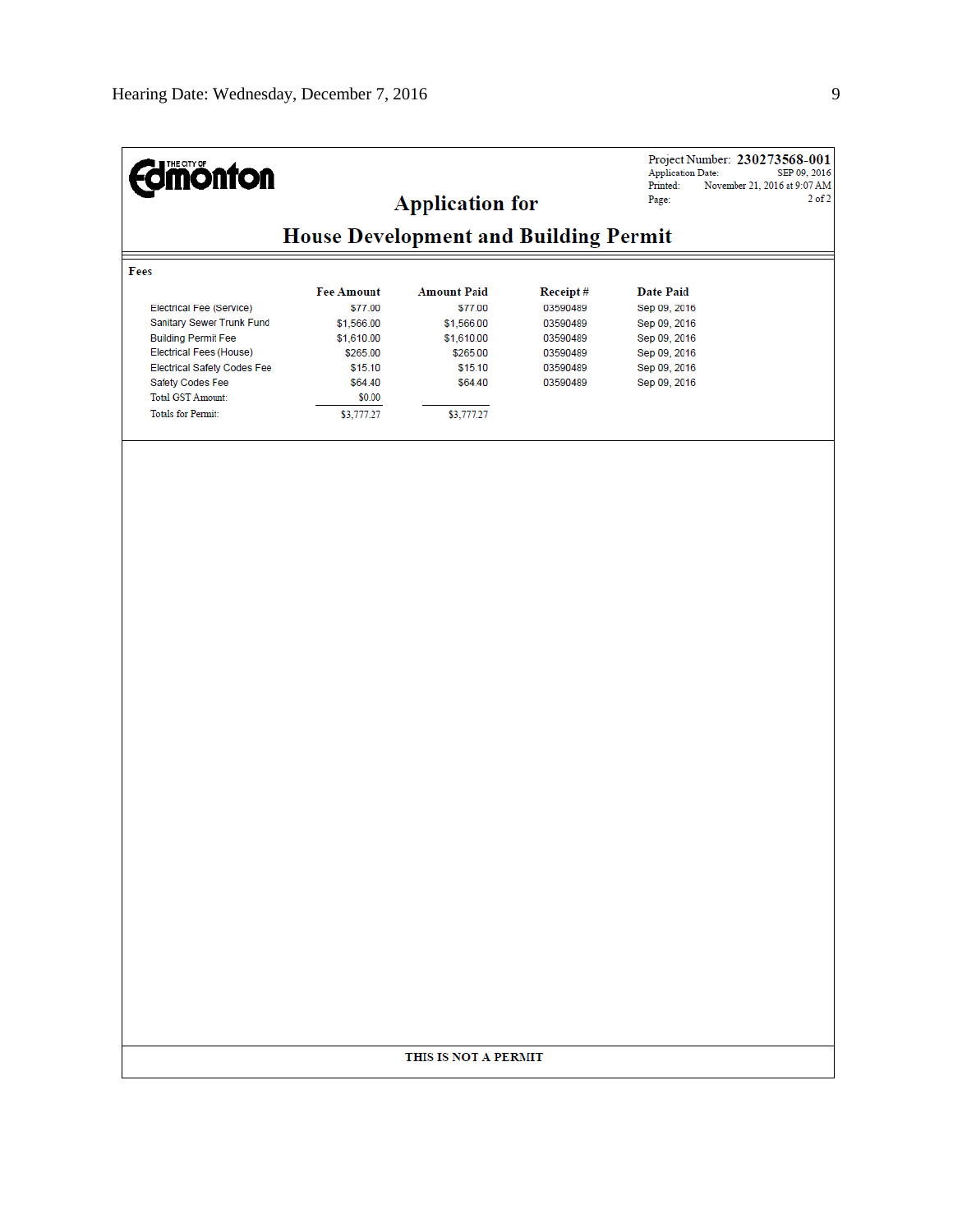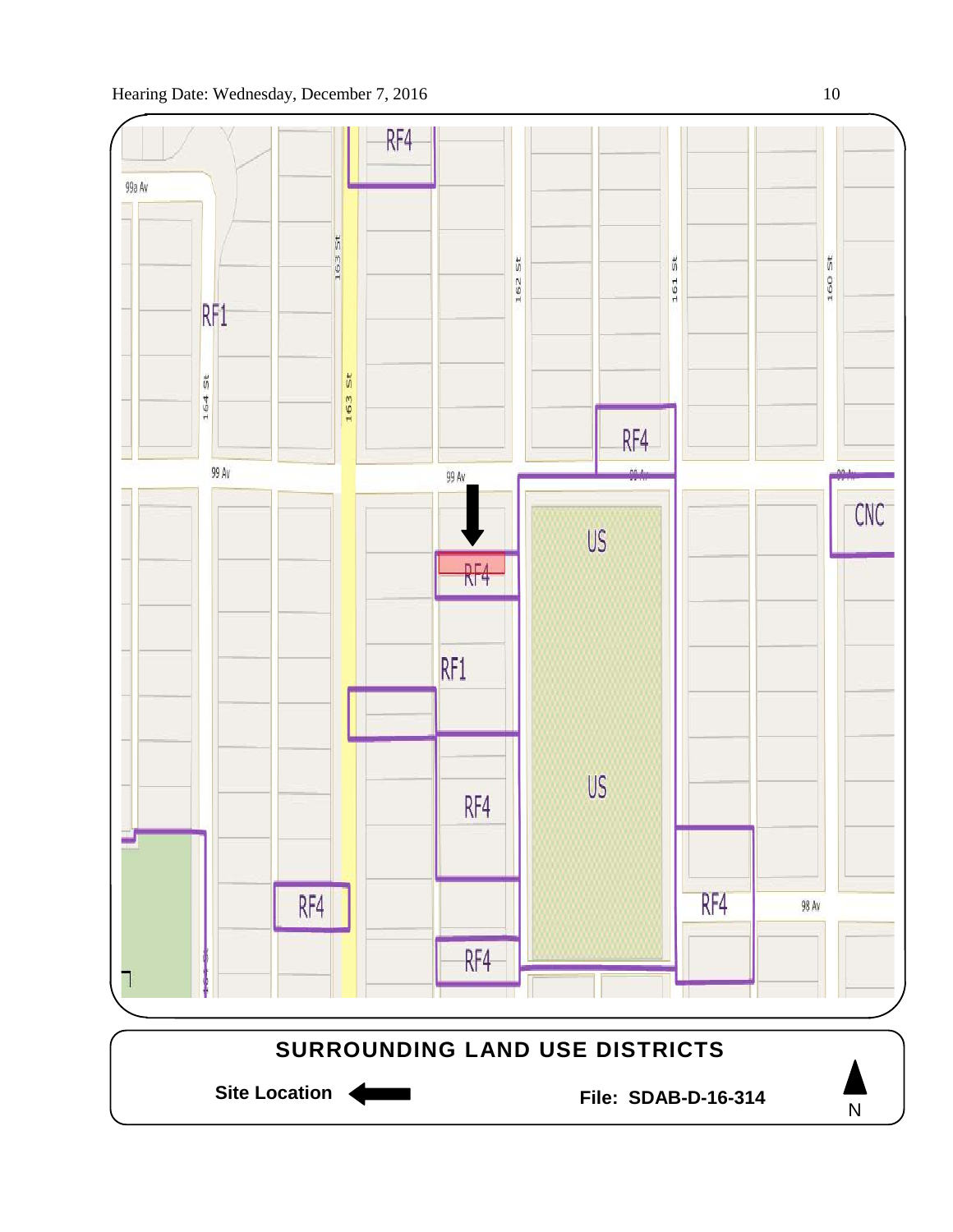Hearing Date: Wednesday, December 7, 2016 11 **ITEM II: 10:30 A.M. FILE: SDAB-D-16-315** 

Building (Garage on the main floor and Garage Suite on the second floor, 6.71 metres by 8.84 metres) and to demolish an existing Accessory Building (rear

#### AN APPEAL FROM THE DECISION OF THE DEVELOPMENT OFFICER BY AN ADJACENT PROPERTY OWNER

APPELLANT:

APPLICATION NO.: 230570608-001

APPLICATION TO: Construct a two-Storey Accessory

DECISION OF THE DEVELOPMENT AUTHORITY **A A A** proved with conditions

DECISION DATE: **November 7, 2016** 

NOTIFICATION PERIOD: November 15, 2016 through November

DATE OF APPEAL: November 23, 2016

RESPONDENT:

MUNICIPAL DESCRIPTION OF SUBJECT PROPERTY: 8731 - 85 Avenue NW

STATUTORY PLAN: N/A

detached Garage)

29, 2016

LEGAL DESCRIPTION: Plan 1797HW Blk 7 Lot 27

ZONE: (RF3) Small Scale Infill Development Zone

OVERLAY: Mature Neighbourhood Overlay

#### *Grounds for Appeal*

The Appellant provided the following reasons for appealing the decision of the Development Authority: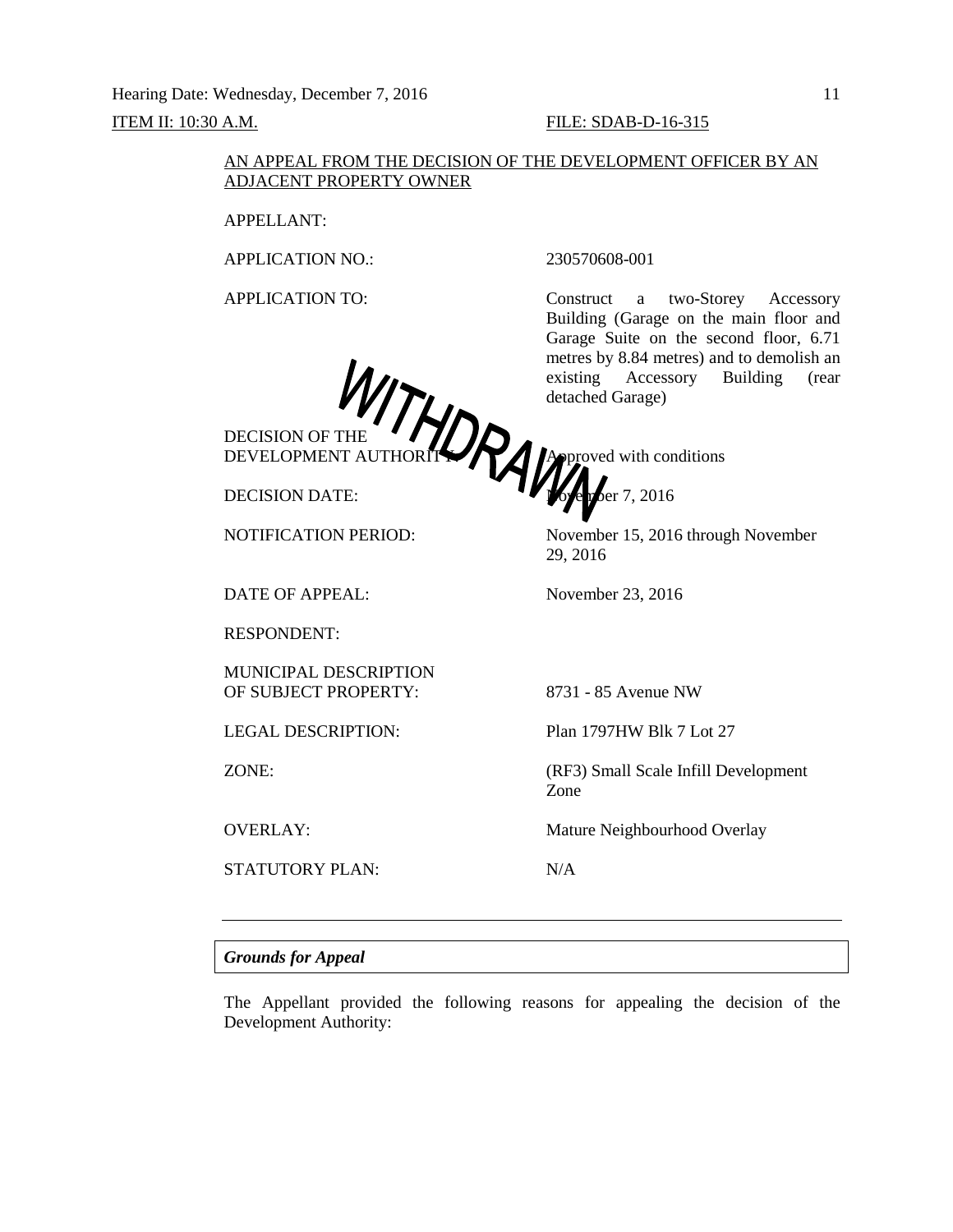We have just received notification from the City of Edmonton that our next-door neighbours at 8531 85th Avenue, Edmonton have requested permission to build a two-story building, a garage with garage suite above, in the back yard of their property.

We own and reside in the property next door, at 8735 85th Avenue. We are extremely concerned about this construction proposal, as we feel strongly that it will adversely affect us, the quality of our life and the value of our property. Our next door neighbours' house, existing garage and lot are all in very poor condition. When we purchased our new-build house last year (ironically from this same neighbour and his business partner) there was no mention of such a proposed lane house. In fact we were given to believe that he had plans to demolish his poorly maintained house and construct a new one. We were happy to hear this.

Had we known that in fact there were plans to leave the old house intact and to take up a large portion of the lot with the construction of what is basically a two-story residence overlooking our back yard, lawn and deck, we would not have purchased our new house from him and his business partner. This is because any two story residence built at the end of the lot, at such close proximity to the neighbouring lots, will necessarily have windows which encroach upon neighbours' privacy. As well, aesthetically, a two-story building built so close to neighbours on either side would look very unattractive, blocking sight lines.

When approached by us last summer, our neighbours at 8531 88 Avenue declined to contribute financially in any way to the erection of an attractive fence between our lots, (there was none) so at considerable expense we had the fence constructed in order to have some reasonable privacy. With the proposed construction of a twostory residence directly overlooking our property, our privacy will once again be seriously compromised.

This neighbourhood of Bonnie Don is predominantly one of single story houses, and no other two-story garage/ garage suites have been permitted. This proposed construction would therefore be a complete anomaly to the neighbourhood overall plan.

We are therefore formally appealing this unreasonable construction proposal.

## *General Matters*

#### **Appeal Information:**

The *Municipal Government Act*, RSA 2000, c M-26 states the following: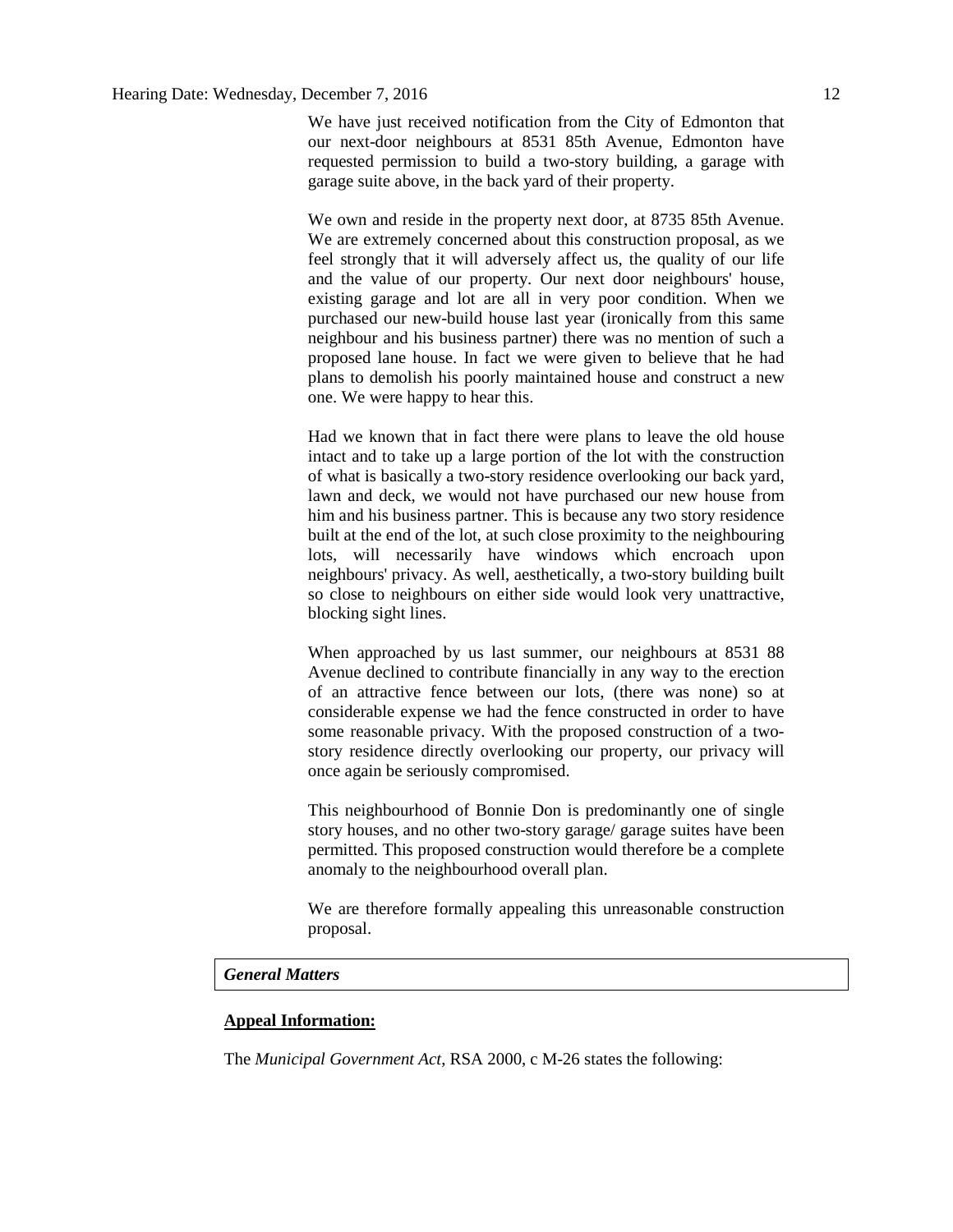### **Grounds for Appeal**

**685(1)** If a development authority

- (a) fails or refuses to issue a development permit to a person,
- (b) issues a development permit subject to conditions, or
- (c) issues an order under section 645,

the person applying for the permit or affected by the order under section 645 may appeal to the subdivision and development appeal board.

**(2)** In addition to an applicant under subsection (1), any person affected by an order, decision or development permit made or issued by a development authority may appeal to the subdivision and development appeal board.

#### **Appeals**

- **686(1)** A development appeal to a subdivision and development appeal board is commenced by filing a notice of the appeal, containing reasons, with the board within 14 days,
	- (a) in the case of an appeal made by a person referred to in section 685(1), after
		- (i) the date on which the person is notified of the order or decision or the issuance of the development permit, or
		- …
	- (b) in the case of an appeal made by a person referred to in section 685(2), after the date on which the notice of the issuance of the permit was given in accordance with the land use bylaw.

#### **Hearing and Decision**

**687(3)** In determining an appeal, the subdivision and development appeal board

…

- (a.1) must comply with the land use policies and statutory plans and, subject to clause (d), the land use bylaw in effect;
	- …
	- (c) may confirm, revoke or vary the order, decision or development permit or any condition attached to any of them or make or substitute an order, decision or permit of its own;
	- (d) may make an order or decision or issue or confirm the issue of a development permit even though the proposed development does not comply with the land use bylaw if, in its opinion,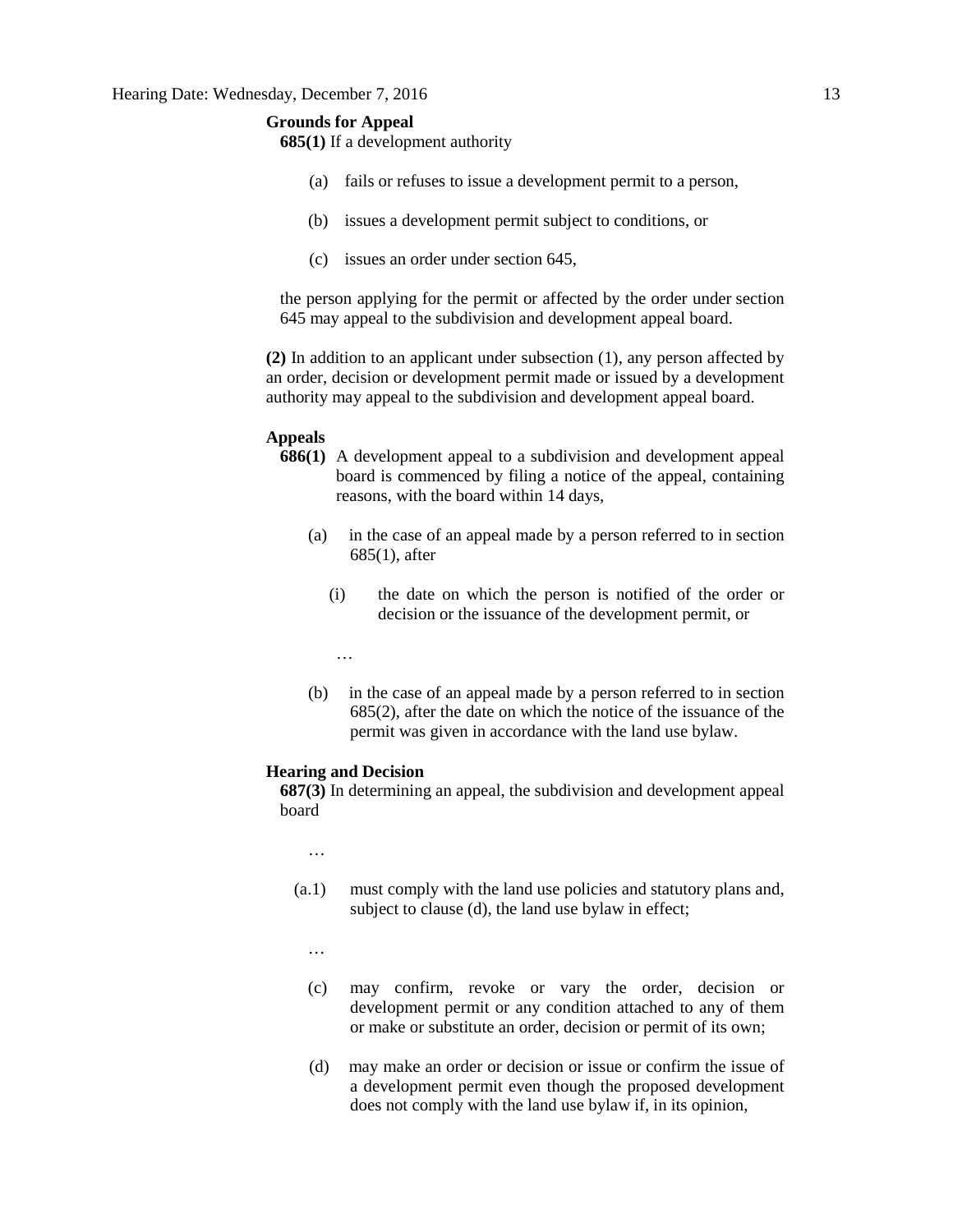- (i) the proposed development would not
	- (A) unduly interfere with the amenities of the neighbourhood, or
	- (B) materially interfere with or affect the use, enjoyment or value of neighbouring parcels of land,

and

(ii) the proposed development conforms with the use prescribed for that land or building in the land use bylaw.

#### **General Provisions from the** *Edmonton Zoning Bylaw:*

Under section 140.3(4), a **Garage Suite** is a **Discretionary Use** in the RF3 Small Scale Infill Development Zone.

Under section 7.2(3), **Garage Suite** means:

an Accessory Dwelling located above a detached Garage (above Grade); or a single-storey Accessory Dwelling attached to the side or rear of, a detached Garage (at Grade). A Garage Suite is Accessory to a building in which the principal Use is Single Detached Housing. A Garage Suite has cooking facilities, food preparation, sleeping and sanitary facilities which are separate from those of the principal Dwelling located on the Site. A Garage Suite has an entrance separate from the vehicle entrance to the detached Garage, either from a common indoor landing or directly from the exterior of the structure. This Use Class does not include Garden Suites, Secondary Suites, Blatchford Lane Suites, or Blatchford Accessory Suites.

Under section 6.1(27), **Dwelling** means:

a self contained unit comprised of one or more rooms accommodating sitting, sleeping, sanitary facilities, and a principal kitchen for food preparation, cooking, and serving. A Dwelling is used permanently or semi-permanently as a residence for a single Household.

Section 140.1 states that the **General Purpose** of the **RF3 Small Scale Infill Development Zone** is:

…to provide for Single Detached Housing and Semi-detached Housing while allowing small-scale conversion and infill redevelopment to buildings containing up to four Dwellings, and including Secondary Suites under certain conditions.

Section 814.1 states that the **General Purpose** of the **Mature Neighbourhood Overlay**  is: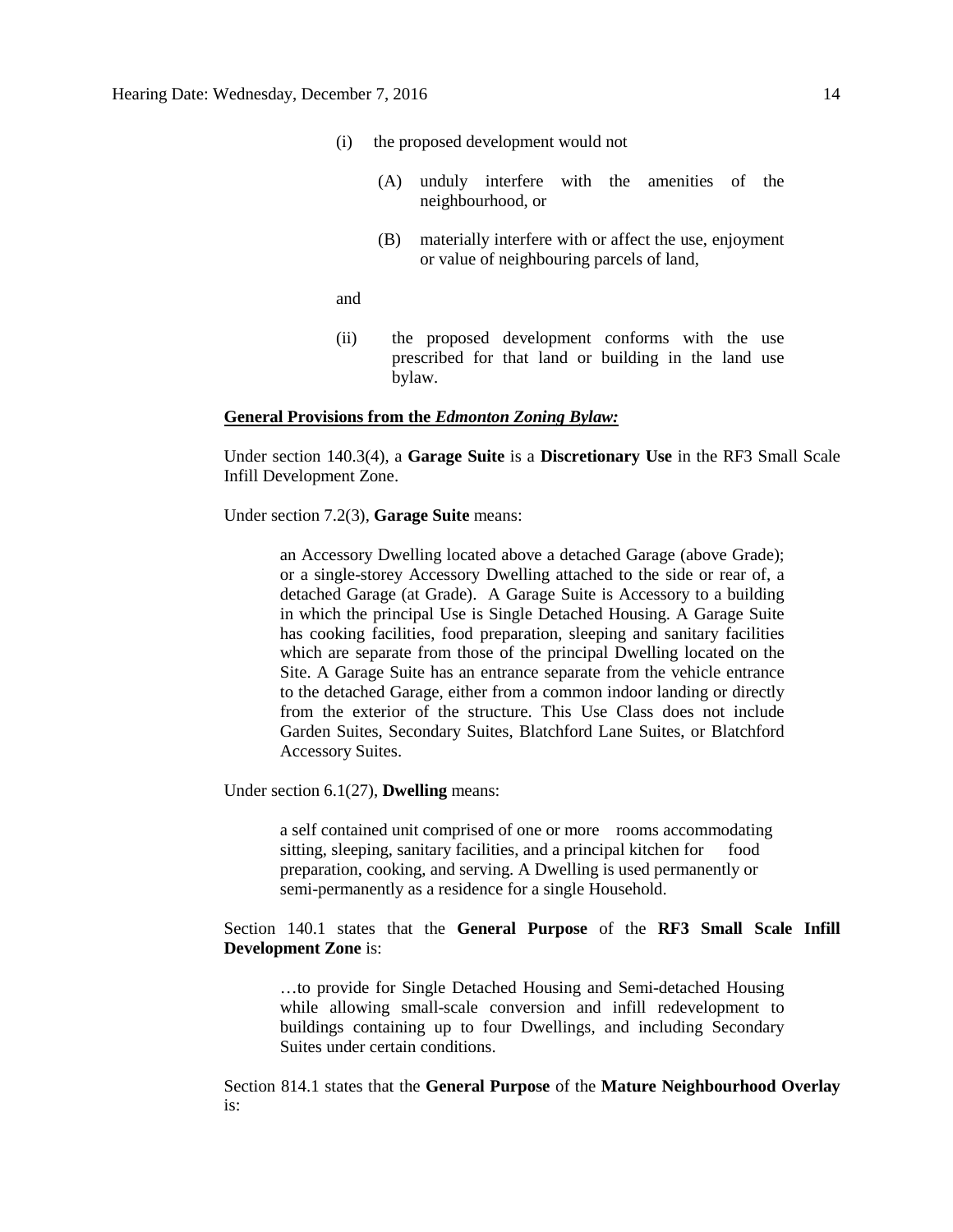…to ensure that new low density development in Edmonton's mature residential neighbourhoods is sensitive in scale to existing development, maintains the traditional character and pedestrian-friendly design of the streetscape, ensures privacy and sunlight penetration on adjacent properties and provides opportunity for discussion between applicants and neighbouring affected parties when a development proposes to vary the Overlay regulations.

#### **Development Officer's Determination**

**Discretionary Use - Garage Suite is approved as a Discretionary Use (Section 140.3.4).** [unedited].

#### *Garage Suite Regulations*

Section 140.4(8) states "Garage Suites and Garden Suites shall comply with Section 87 of this Bylaw."

Section 87 states:

Garage and Garden Suites shall be developed in accordance with the following regulations:

- 1. The minimum Site Area shall be as follows:
	- a. Garage Suite (above Grade): the minimum Site area shall be [400 m2,](javascript:BSSCPopup() except in the RR Zone, where it shall be 1.0 ha, the GLD and GLG Zones, where it shall be [370 m2,](javascript:BSSCPopup() and the TSLR Zone, where it shall be [412 m2.](javascript:BSSCPopup()
	- b. Garden Suite and Garage Suite (at Grade): the minimum Site area shall be [400 m2](javascript:BSSCPopup() except in the RR Zone, where it shall be 1.0 ha.
- 2. the maximum Height shall be as follows:
	- a. Garage containing a Garage Suite (above Grade):
		- i. [6.5 m](javascript:BSSCPopup() or up to [1.5m](javascript:BSSCPopup() greater than the Height of the principal Dwelling as constructed at the time of the Development Permit Application, whichever is the lesser, where the building containing the Garage Suite has a roof slope of 4/12 (18.4°) or greater.
		- ii.  $5.5 \text{ m}$  or up to  $1.5 \text{ m}$  greater than the Height of the principal Dwelling as constructed at the time of the Development Permit Application, whichever is the lesser, where the building containing the Garage Suite has a roof slope of less than  $4/12$  (18.4°).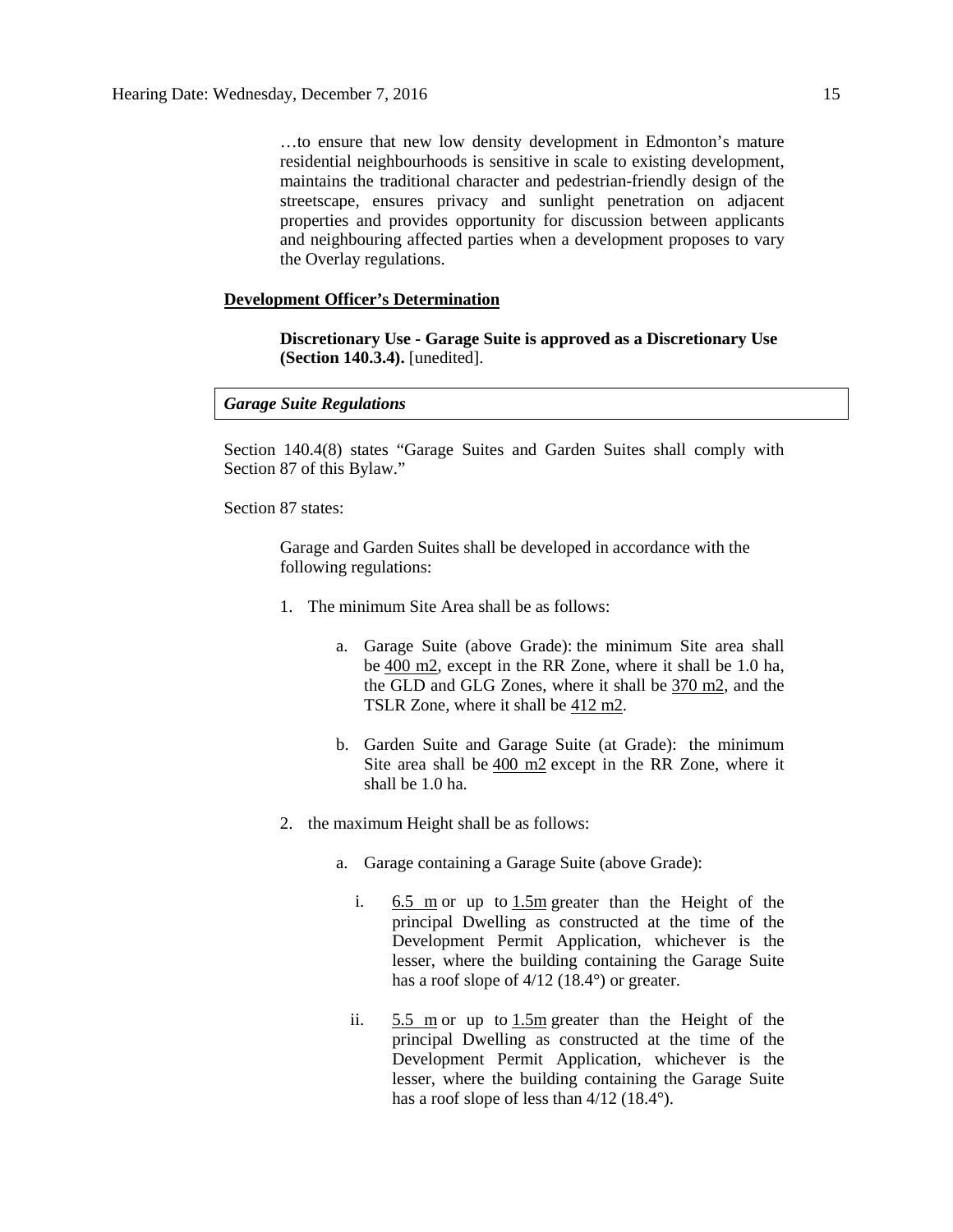- iii. notwithstanding (i) and (ii) above, in the case of the TSDR, TSLR and the GLG zones, the maximum Height shall be [7.5m.](javascript:BSSCPopup()
- b. Garden Suite and Garage Suite (at Grade): the maximum Height shall be 4.3 m
- 3. the maximum Floor Area shall be:
	- a. [60 m2](javascript:BSSCPopup() for a Garage Suite (above Grade).
	- b. [50 m2](javascript:BSSCPopup() for a Garden Suite and for a Garage Suite (at Grade).
	- c. notwithstanding (a) and (b) above, the maximum Floor Area may be increased by up to  $7.5 \text{ m2}$ , only where this additional floor area comprises the area of a Platform Structure associated with the Garage Suite or Garden Suite.
- 4. the minimum Floor Area of a Garage Suite or Garden Suite shall be [30 m2.](javascript:BSSCPopup()
- 5. the minimum Site Width for a Garage Suite or Garden Suite shall be the same as the minimum Site Width for the Zone.
- 6. the minimum Side Setback shall be:
	- a. for that portion of a detached Garage that contains a Garage Suite, the same as that for the principal Dwelling; and
	- b. for a Garden Suite, the same as that for the principal Dwelling.
- 7. the minimum distance between a detached Garage containing a Garage Suite, and a Garden Suite and the principal Dwelling on the same Site, shall be [4 m.](javascript:BSSCPopup()
- 8. windows contained within the Garage Suite portion of the detached Garage or the Garden Suite shall be placed and sized such that they minimize overlook into Yards and windows of abutting properties through one or more of the following:
	- a. off-setting window placement to limit direct views of abutting rear or side yard amenity areas, or direct view into a Garage Suite or Garden Suite window on an abutting Site;
	- b. strategic placement of windows in conjunction with landscaping or the placement of other accessory buildings; and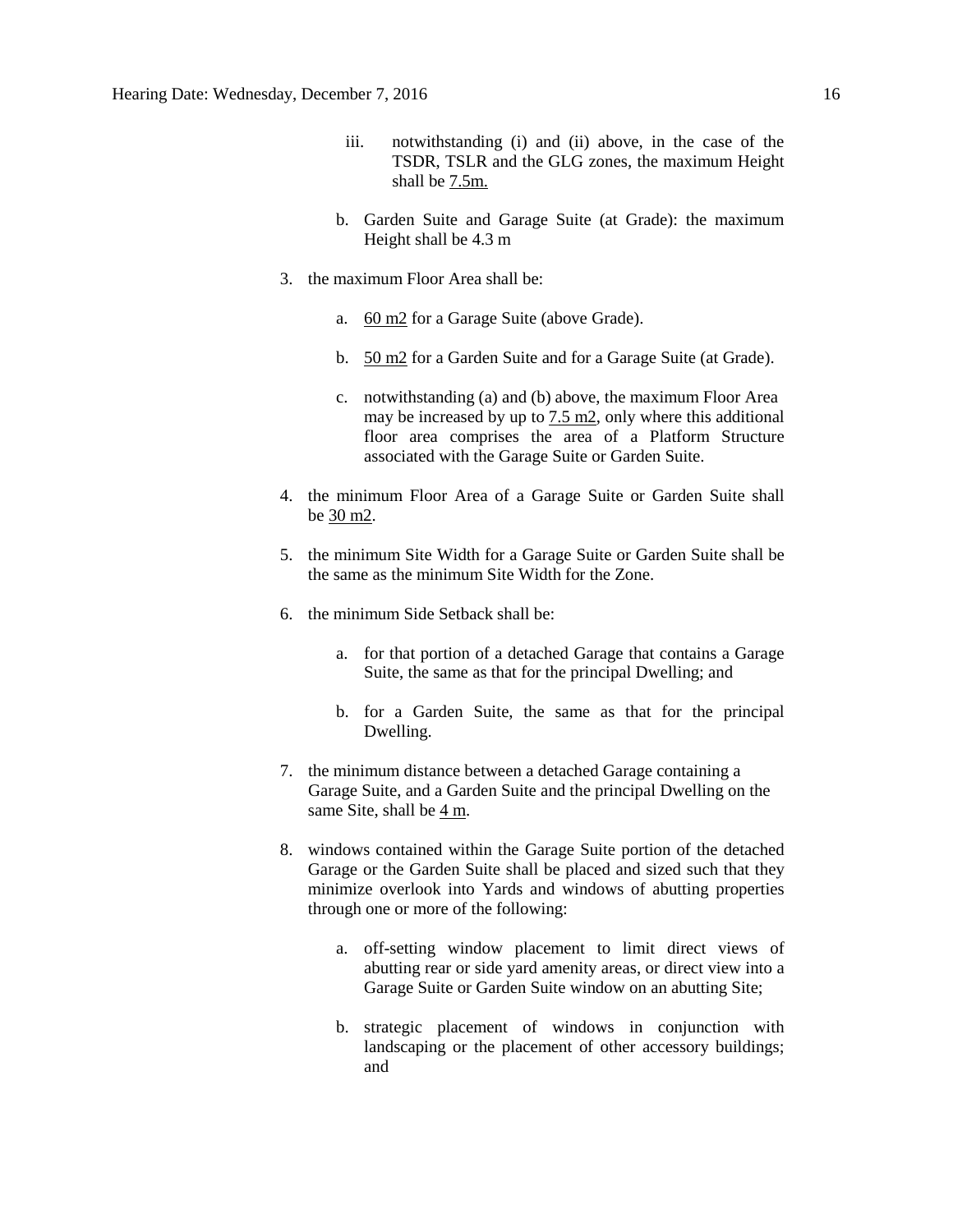- c. placing larger windows such as living room windows, to face a lane, a flanking street, or the larger of any Side Yard abutting another property.
- 9. Rooftop Terraces shall not be allowed on Garage Suites or Garden Suites.
- 10. Platform Structures, including balconies, shall be allowed as part of a Garage Suite developed above a detached Garage only where the balcony faces the lane or a flanking roadway.
- 11. only one of a Secondary Suite, Garage Suite or Garden Suite may be developed in conjunction with a principal Dwelling.
- 12. notwithstanding the definition of Household within this Bylaw, the number of unrelated persons occupying a Garage Suite or Garden Suite shall not exceed three.
- 13. a Garage Suite or Garden Suite shall not be allowed within the same Site containing a Group Home or Limited Group Home, or a Major Home Based Business and an associated principal Dwelling, unless the Garage Suite or Garden Suite is an integral part of a Bed and Breakfast Operation in the case of a Major Home Based Business.
- 14. where Garage Suites or Garden Suites are Discretionary within the applicable Zone, the Development Officer may exercise discretion in considering a Garage Suite having regard to:
	- a. compatibility of the Use with the siting, geodetic elevations, Height, roof slopes and building types and materials characteristic of surrounding low density ground-oriented housing and development;
	- b. the effect on the privacy of adjacent properties;
	- c. the policies and guidelines for Garage Suites and Garden Suites contained in a Statutory Plan for the area.
- 15. a Garage Suite or Garden Suite shall not be subject to separation from the principal Dwelling through a condominium conversion or subdivision.
- 16. Garage Suites and Garden Suites shall not be included in the calculation of densities in this Bylaw.
- 17. notwithstanding Garage Suites and Garden Suites being listed as Permitted or Discretionary Uses within any Zone, they shall be subject to the regulations of the Edmonton-Strathcona County Joint Planning Study Area Secondary and Garage Suites Overlay in [Section 822](http://webdocs.edmonton.ca/InfraPlan/zoningbylaw/ZoningBylaw/Part2/Overlays/822_822_Edmonton_Strathcona_County_Joint_Planning_Study_Area_Secondary_and_Garage_Suites_Overlay.htm) of this Bylaw.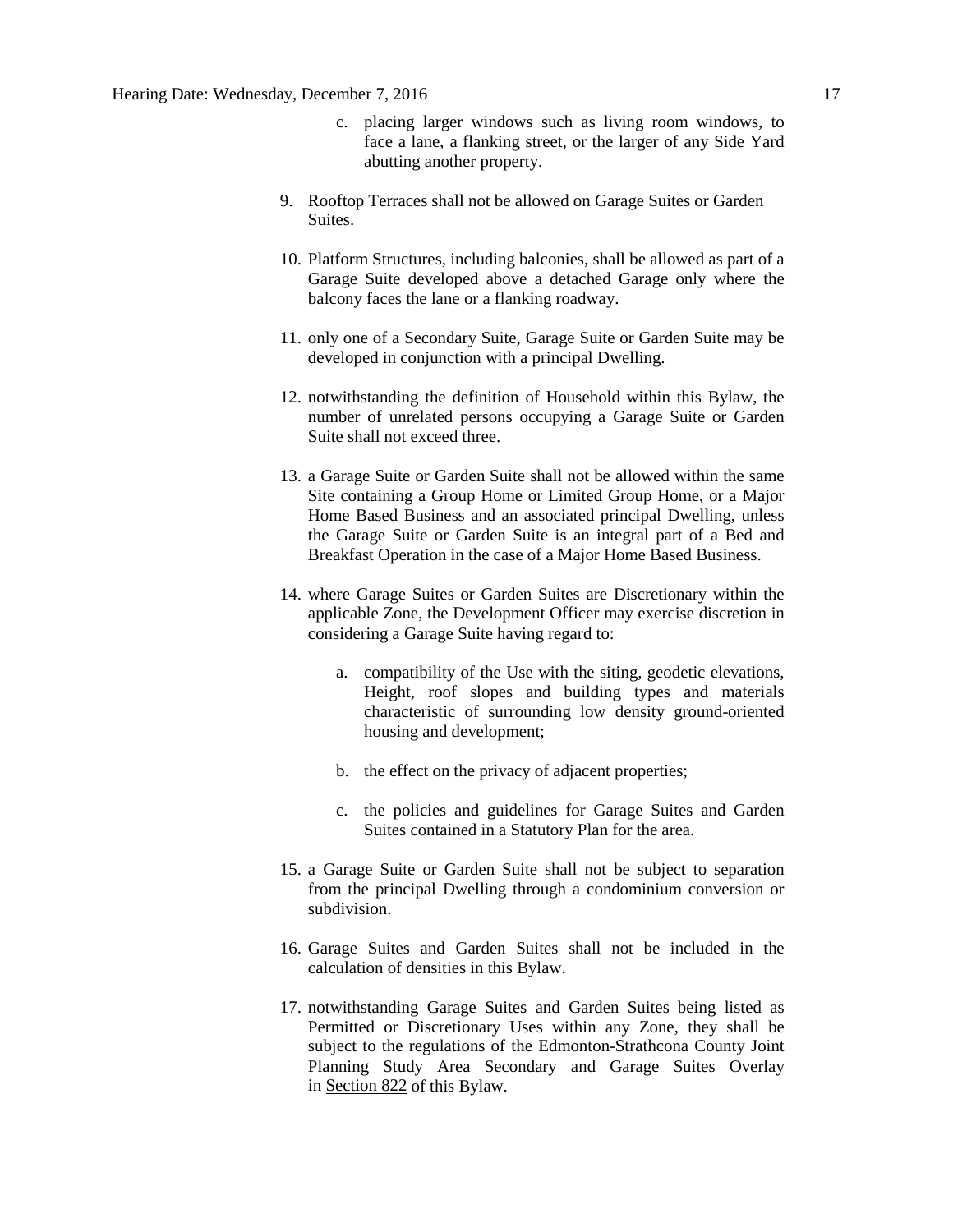#### Notice to Applicant/Appellant

Provincial legislation requires that the Subdivision and Development Appeal Board issue its official decision in writing within fifteen days of the conclusion of the hearing. Bylaw No. 11136 requires that a verbal announcement of the Board's decision shall be made at the conclusion of the hearing of an appeal, but the verbal decision is not final nor binding on the Board until the decision has been given in writing in accordance with the *Municipal Government Act*.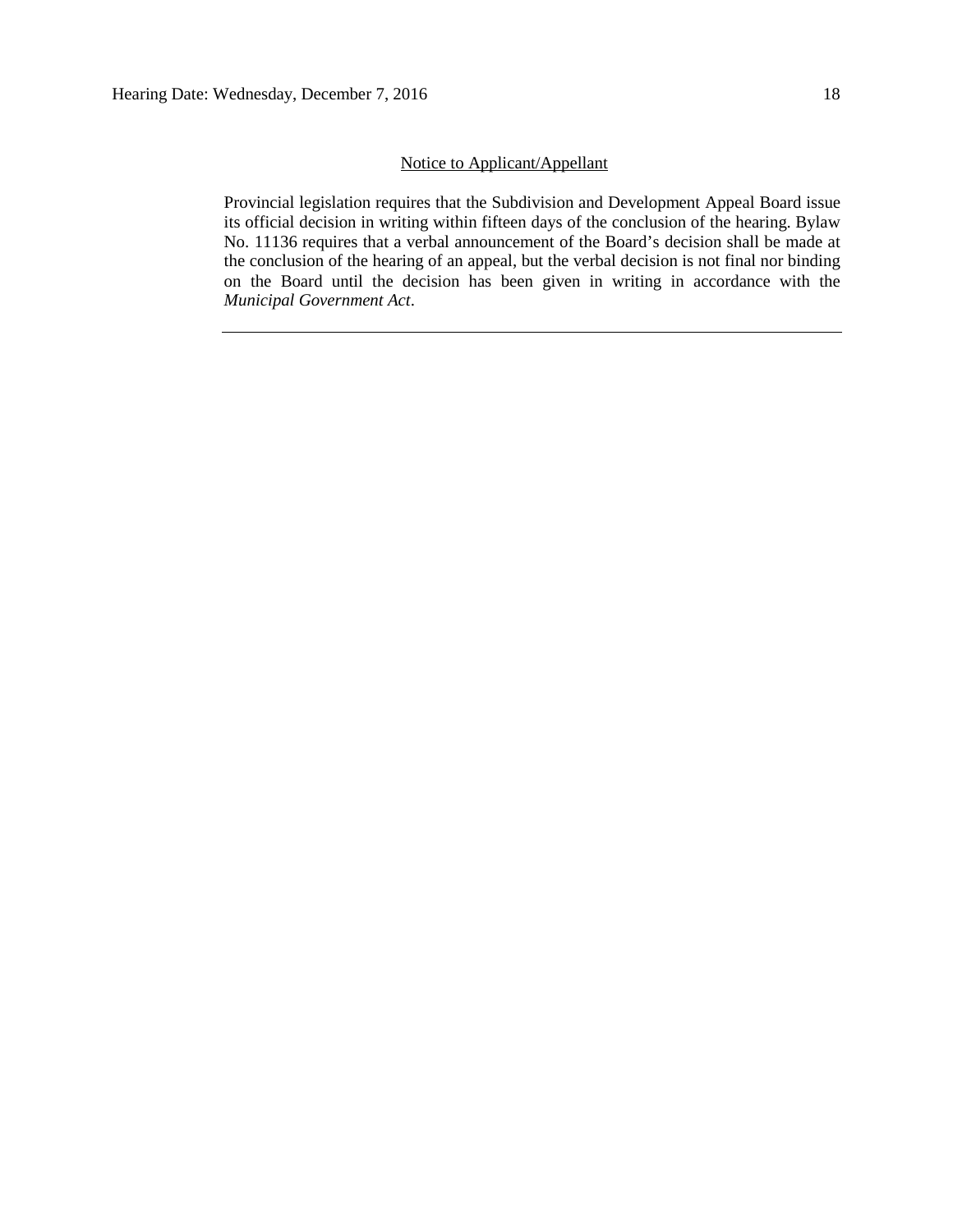| <b>mönton</b>                                                                                                                                                                                                                                                                    | Project Number: 230570608-001<br><b>Application Date:</b><br>SEP 14, 2016<br>Printed:<br>November 7, 2016 at 8:57 AM<br>1 of 3<br>Page: |
|----------------------------------------------------------------------------------------------------------------------------------------------------------------------------------------------------------------------------------------------------------------------------------|-----------------------------------------------------------------------------------------------------------------------------------------|
| <b>Application for</b>                                                                                                                                                                                                                                                           |                                                                                                                                         |
|                                                                                                                                                                                                                                                                                  | <b>House Development and Building Permit</b>                                                                                            |
| This document is a record of a Development Permit and/or Building Permit application, and a record of the decision for the undertaking<br>described below, subject to the limitations and conditions of this permit, of the Edmonton Zoning Bylaw 12800 as amended, Safety Codes | Act RSA 2000, Safety Codes Act Permit Regulation, Alberta Building Code 2006 and City of Edmonton Bylaw 15894 Safety Codes Permit       |
| Applicant                                                                                                                                                                                                                                                                        | Property Address(es) and Legal Description(s)<br>8731 - 85 AVENUE NW<br>Plan 1797HW Blk 7 Lot 27                                        |
|                                                                                                                                                                                                                                                                                  | Location(s) of Work                                                                                                                     |
|                                                                                                                                                                                                                                                                                  | Entryway: 8731 - 85 AVENUE NW                                                                                                           |
|                                                                                                                                                                                                                                                                                  | Building: 8731 - 85 AVENUE NW                                                                                                           |
| <b>Scope of Application</b>                                                                                                                                                                                                                                                      |                                                                                                                                         |
| demolish an existing Accessory Building (rear detached Garage).                                                                                                                                                                                                                  | To construct a 2 Storey Accessory Building (Garage on the main floor and Garage Suite on the second floor, 6.71m x 8.84m) and to        |
| <b>Permit Details</b>                                                                                                                                                                                                                                                            |                                                                                                                                         |
| Affected Floor Area (sq. ft.): 660                                                                                                                                                                                                                                               | Building Height to Midpoint (m): 5.96                                                                                                   |
| Class of Permit: Class B                                                                                                                                                                                                                                                         | Dwelling Type: Garage Suite                                                                                                             |
| Front Yard (m): 29.97                                                                                                                                                                                                                                                            | Home Design Type:                                                                                                                       |
| Rear Yard (m): 3.05                                                                                                                                                                                                                                                              | Secondary Suite Included ?: N                                                                                                           |
| Side Yard, left (m): 1.67                                                                                                                                                                                                                                                        | Side Yard, right (m): 3.52                                                                                                              |
| Site Area (sq. m.): 556.92<br>Site Width (m): 14.03                                                                                                                                                                                                                              | Site Depth (m): 39.72<br>Stat. Plan Overlay/Annex Area: Mature Neighbourhood Overlay                                                    |
| I/We certify that the above noted details are correct.                                                                                                                                                                                                                           |                                                                                                                                         |
| Applicant signature:                                                                                                                                                                                                                                                             |                                                                                                                                         |
| <b>Development Permit Decision</b><br>Approved                                                                                                                                                                                                                                   |                                                                                                                                         |
|                                                                                                                                                                                                                                                                                  | THIS IS NOT A PERMIT                                                                                                                    |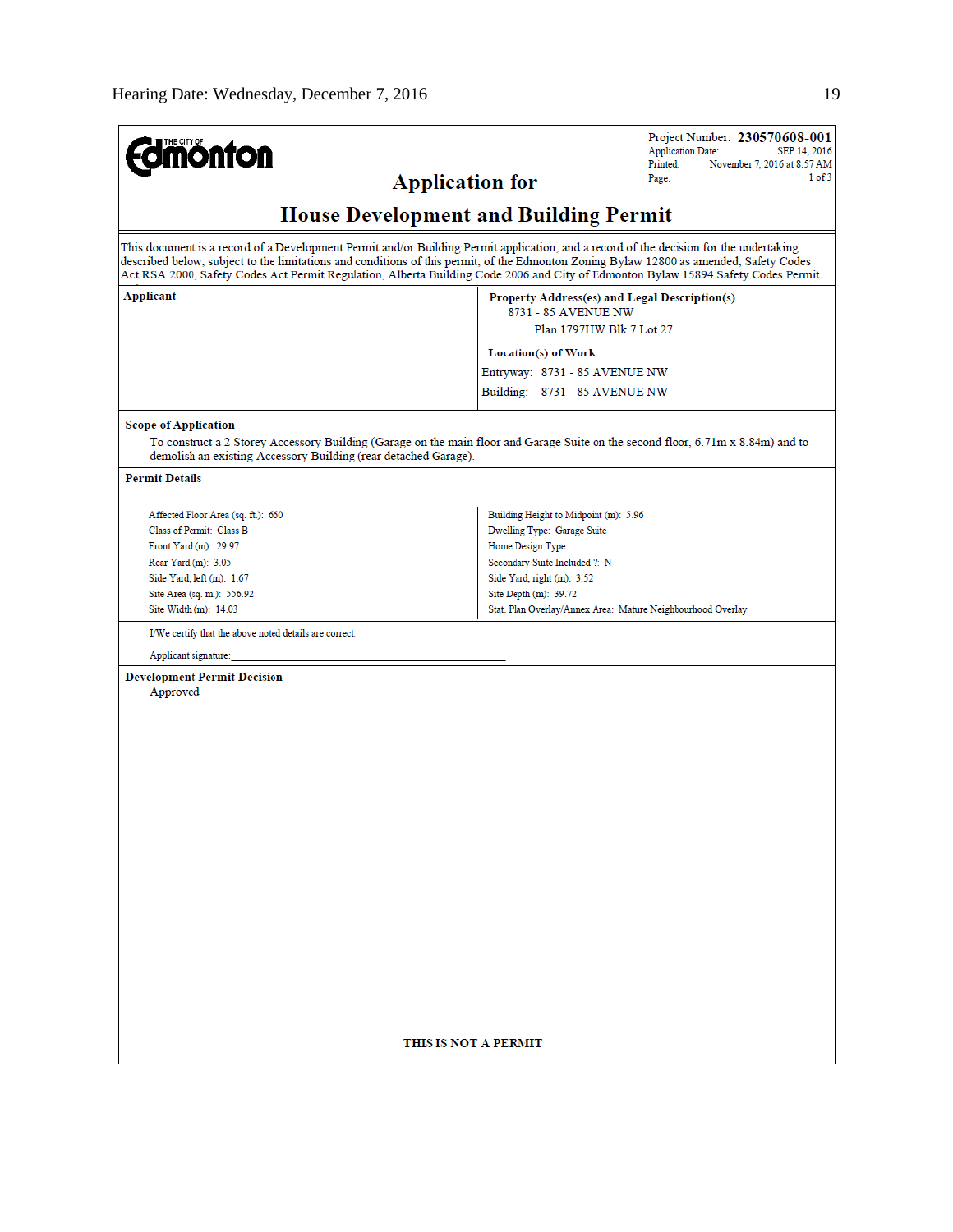| <b>mönton</b><br><b>Application for</b>                                                                                                                                                                                                                                                                                                                                                                                                       | Project Number: 230570608-001<br>SEP 14, 2016<br><b>Application Date:</b><br>Printed:<br>November 7, 2016 at 8:57 AM<br>$2$ of $3$<br>Page: |
|-----------------------------------------------------------------------------------------------------------------------------------------------------------------------------------------------------------------------------------------------------------------------------------------------------------------------------------------------------------------------------------------------------------------------------------------------|---------------------------------------------------------------------------------------------------------------------------------------------|
| <b>House Development and Building Permit</b>                                                                                                                                                                                                                                                                                                                                                                                                  |                                                                                                                                             |
| <b>Subject to the Following Conditions</b><br>Note: This Development Permit is not valid until the Notification Period expires in accordance to Section 21.1. (Reference Section<br>17.1)                                                                                                                                                                                                                                                     |                                                                                                                                             |
| PRIOR TO THE RELEASE OF DRAWINGS FOR BUILDING PERMIT REVIEW, the applicant or property owner shall pay a<br>Notification Fee of \$102.00.                                                                                                                                                                                                                                                                                                     |                                                                                                                                             |
| This Development Permit authorizes the development of a 2 Storey Accessory Building (Garage on the main floor and Garage<br>Suite on the second floor, 6.71m x 8.84m) and to demolish an existing Accessory Building (rear detached Garage). The<br>development shall be constructed in accordance with the stamped and approved drawings.                                                                                                    |                                                                                                                                             |
| 1. An accessory building or structure containing a Garage Suite shall not exceed 6.5m in height. (Reference Section 6.1(49) and<br>$87.2(a)$ .)                                                                                                                                                                                                                                                                                               |                                                                                                                                             |
| 2. Eave projections shall not exceed 0.46m into required vards or Separations spaces less than 1.2m. (Reference Section 44.1(b))                                                                                                                                                                                                                                                                                                              |                                                                                                                                             |
| 3. Only one of a Secondary Suite, a Garage Suite or Garden Suite may be developed in conjunction with a principal Dwelling.                                                                                                                                                                                                                                                                                                                   |                                                                                                                                             |
| 4. A Garage Suite shall not be allowed within the same Site containing a Group Home or Limited Group Home, or a Major Home<br>Based Business and an associated principal Dwelling, unless the Garage Suite is an integral part of a Bed and Breakfast Operation<br>in the case of a Major Home Based Business.                                                                                                                                |                                                                                                                                             |
| 5. Notwithstanding the definition of Household within this Bylaw, the number of unrelated persons occupying a Garage Suite<br>shall not exceed three.                                                                                                                                                                                                                                                                                         |                                                                                                                                             |
| 6. The Garage Suite shall not be subject to separation from the principal Dwelling through a condominium conversion or<br>subdivision.                                                                                                                                                                                                                                                                                                        |                                                                                                                                             |
| 7. Platform Structures greater than 1.0 m above Grade shall provide privacy screening to prevent visual intrusion into adjacent<br>properties. (Reference Section 814.3(8))                                                                                                                                                                                                                                                                   |                                                                                                                                             |
| <b>ADVISEMENTS:</b>                                                                                                                                                                                                                                                                                                                                                                                                                           |                                                                                                                                             |
| 1. Lot grades must comply with the Edmonton Drainage Bylaw 16200. Contact Drainage Planning and Engineering at<br>780-496-5576 or lot grading@edmonton.ca for lot grading inspection inquiries.                                                                                                                                                                                                                                               |                                                                                                                                             |
| 2. The driveway access must maintain a minimum clearance of 1.5m from all surface utilities.                                                                                                                                                                                                                                                                                                                                                  |                                                                                                                                             |
| 3. Any hoarding or construction taking place on road right-of-way requires an OSCAM (On-Street Construction and<br>Maintenance) permit. It should be noted that the hoarding must not damage boulevard trees. The owner or Prime Contractor must<br>apply for an OSCAM online at: http://www.edmonton.ca/bylaws_licences/licences_permits/oscam-permit-request.aspx                                                                           |                                                                                                                                             |
| 4. An approved Development Permit means that the proposed development has been reviewed only against the provisions of the<br>Edmonton Zoning Bylaw. It does not remove obligations to conform with other legislation, bylaws or land title instruments such<br>as the Municipal Government Act, the ERCB Directive 079, the Edmonton Safety Codes Permit Bylaw or any caveats, covenants<br>or easements that might be attached to the Site. |                                                                                                                                             |
| 5. Unless otherwise stated, all above references to "section numbers" refer to the authority under the Edmonton Zoning Bylaw<br>12800.                                                                                                                                                                                                                                                                                                        |                                                                                                                                             |
| <b>Variances</b><br>Discretionary Use - Garage Suite is approved as a Discretionary Use (Section 140.3.4).                                                                                                                                                                                                                                                                                                                                    |                                                                                                                                             |
| THIS IS NOT A PERMIT                                                                                                                                                                                                                                                                                                                                                                                                                          |                                                                                                                                             |
|                                                                                                                                                                                                                                                                                                                                                                                                                                               |                                                                                                                                             |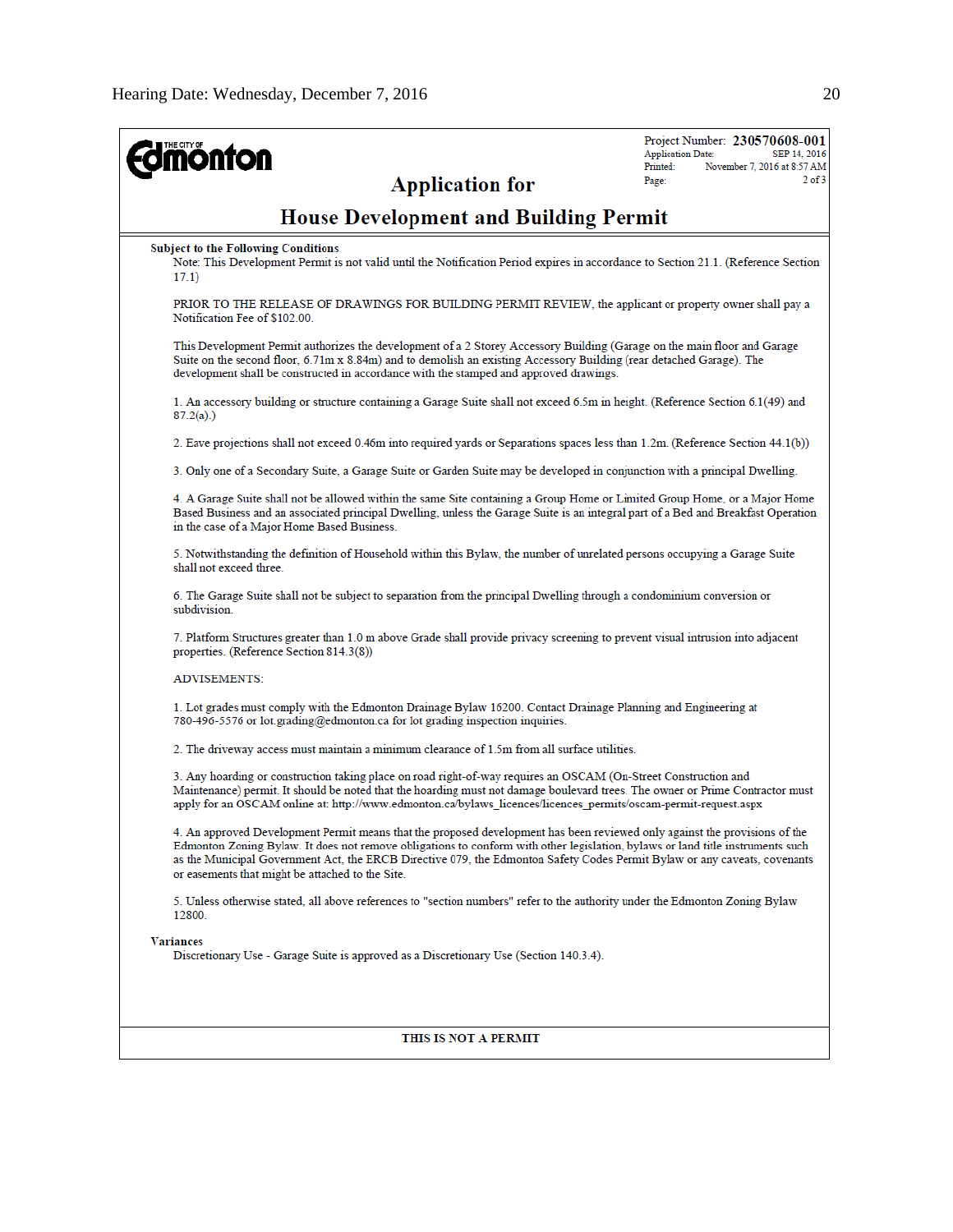| <b>Imónton</b>                                                                                                                                                              |                    |                                              |                      | Project Number: 230570608-001<br><b>Application Date:</b><br>SEP 14, 2016<br>Printed:<br>November 7, 2016 at 8:57 AM |
|-----------------------------------------------------------------------------------------------------------------------------------------------------------------------------|--------------------|----------------------------------------------|----------------------|----------------------------------------------------------------------------------------------------------------------|
|                                                                                                                                                                             |                    | <b>Application for</b>                       |                      | $3$ of $3$<br>Page:                                                                                                  |
|                                                                                                                                                                             |                    |                                              |                      |                                                                                                                      |
|                                                                                                                                                                             |                    | <b>House Development and Building Permit</b> |                      |                                                                                                                      |
| <b>Rights of Appeal</b><br>This approval is subject to the right of appeal as outlined in Chapter 24, Section 683 through 689 of the Municipal Government<br>Amendment Act. |                    |                                              |                      |                                                                                                                      |
| Issue Date: Nov 07, 2016                                                                                                                                                    |                    | Development Authority: YEUNG, KENNETH        |                      | Signature:                                                                                                           |
| Notice Period Begins: Nov 15, 2016                                                                                                                                          |                    | Ends: Nov 29, 2016                           |                      |                                                                                                                      |
| <b>Building Permit Decision</b>                                                                                                                                             |                    |                                              |                      |                                                                                                                      |
| No decision has yet been made.                                                                                                                                              |                    |                                              |                      |                                                                                                                      |
| Fees                                                                                                                                                                        |                    |                                              |                      |                                                                                                                      |
|                                                                                                                                                                             | <b>Fee Amount</b>  | <b>Amount Paid</b>                           | Receipt#             | <b>Date Paid</b>                                                                                                     |
| Electrical Fee (Service)                                                                                                                                                    | \$77.00            | \$77.00                                      | 03602056             | Sep 14, 2016                                                                                                         |
| Water Usage Fee                                                                                                                                                             | \$25.41            | \$25.41<br>\$13.22                           | 03602056             | Sep 14, 2016                                                                                                         |
| <b>Electrical Safety Codes Fee</b><br>Safety Codes Fee                                                                                                                      | \$13.22<br>\$41.72 | \$41.72                                      | 03602056<br>03602056 | Sep 14, 2016<br>Sep 14, 2016                                                                                         |
| <b>Electrical Fees (House)</b>                                                                                                                                              | \$218.00           | \$218.00                                     | 03602056             | Sep 14, 2016                                                                                                         |
| Sanitary Sewer Trunk Fund                                                                                                                                                   | \$693.00           | \$693.00                                     | 03602056             | Sep 14, 2016                                                                                                         |
| <b>Building Permit Fee</b>                                                                                                                                                  | \$1,043.00         | \$1,043.00                                   | 03602056             | Sep 14, 2016                                                                                                         |
| <b>DP Notification Fee</b>                                                                                                                                                  | \$102.00           |                                              |                      |                                                                                                                      |
| Lot Grading Fee                                                                                                                                                             | \$0.00             |                                              |                      |                                                                                                                      |
| <b>Total GST Amount:</b>                                                                                                                                                    | \$0.00             |                                              |                      |                                                                                                                      |
| <b>Totals for Permit:</b>                                                                                                                                                   | \$2,213.35         | \$2,111.35                                   |                      |                                                                                                                      |
| $($102.00$ outstanding)                                                                                                                                                     |                    |                                              |                      |                                                                                                                      |
|                                                                                                                                                                             |                    |                                              |                      |                                                                                                                      |
|                                                                                                                                                                             |                    |                                              |                      |                                                                                                                      |
|                                                                                                                                                                             |                    |                                              |                      |                                                                                                                      |
|                                                                                                                                                                             |                    |                                              |                      |                                                                                                                      |
|                                                                                                                                                                             |                    |                                              |                      |                                                                                                                      |
|                                                                                                                                                                             |                    |                                              |                      |                                                                                                                      |
|                                                                                                                                                                             |                    |                                              |                      |                                                                                                                      |
|                                                                                                                                                                             |                    |                                              |                      |                                                                                                                      |
|                                                                                                                                                                             |                    |                                              |                      |                                                                                                                      |
|                                                                                                                                                                             |                    |                                              |                      |                                                                                                                      |
|                                                                                                                                                                             |                    |                                              |                      |                                                                                                                      |
|                                                                                                                                                                             |                    |                                              |                      |                                                                                                                      |
|                                                                                                                                                                             |                    |                                              |                      |                                                                                                                      |
|                                                                                                                                                                             |                    |                                              |                      |                                                                                                                      |
|                                                                                                                                                                             |                    |                                              |                      |                                                                                                                      |
|                                                                                                                                                                             |                    |                                              |                      |                                                                                                                      |
|                                                                                                                                                                             |                    |                                              |                      |                                                                                                                      |
|                                                                                                                                                                             |                    |                                              |                      |                                                                                                                      |
|                                                                                                                                                                             |                    |                                              |                      |                                                                                                                      |
|                                                                                                                                                                             |                    |                                              |                      |                                                                                                                      |
|                                                                                                                                                                             |                    |                                              |                      |                                                                                                                      |
|                                                                                                                                                                             |                    |                                              |                      |                                                                                                                      |
|                                                                                                                                                                             |                    |                                              |                      |                                                                                                                      |
|                                                                                                                                                                             |                    |                                              |                      |                                                                                                                      |
|                                                                                                                                                                             |                    | THIS IS NOT A PERMIT                         |                      |                                                                                                                      |
|                                                                                                                                                                             |                    |                                              |                      |                                                                                                                      |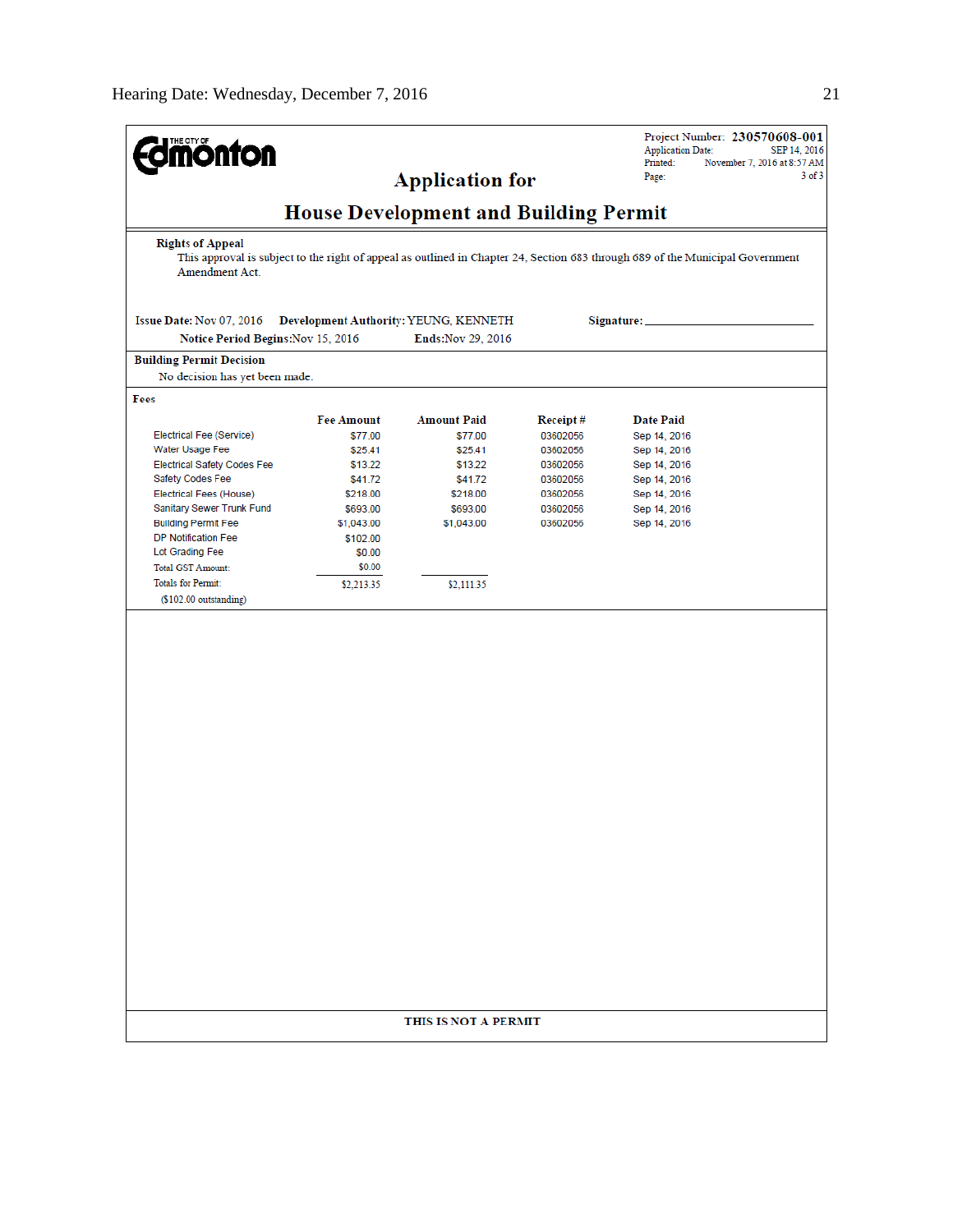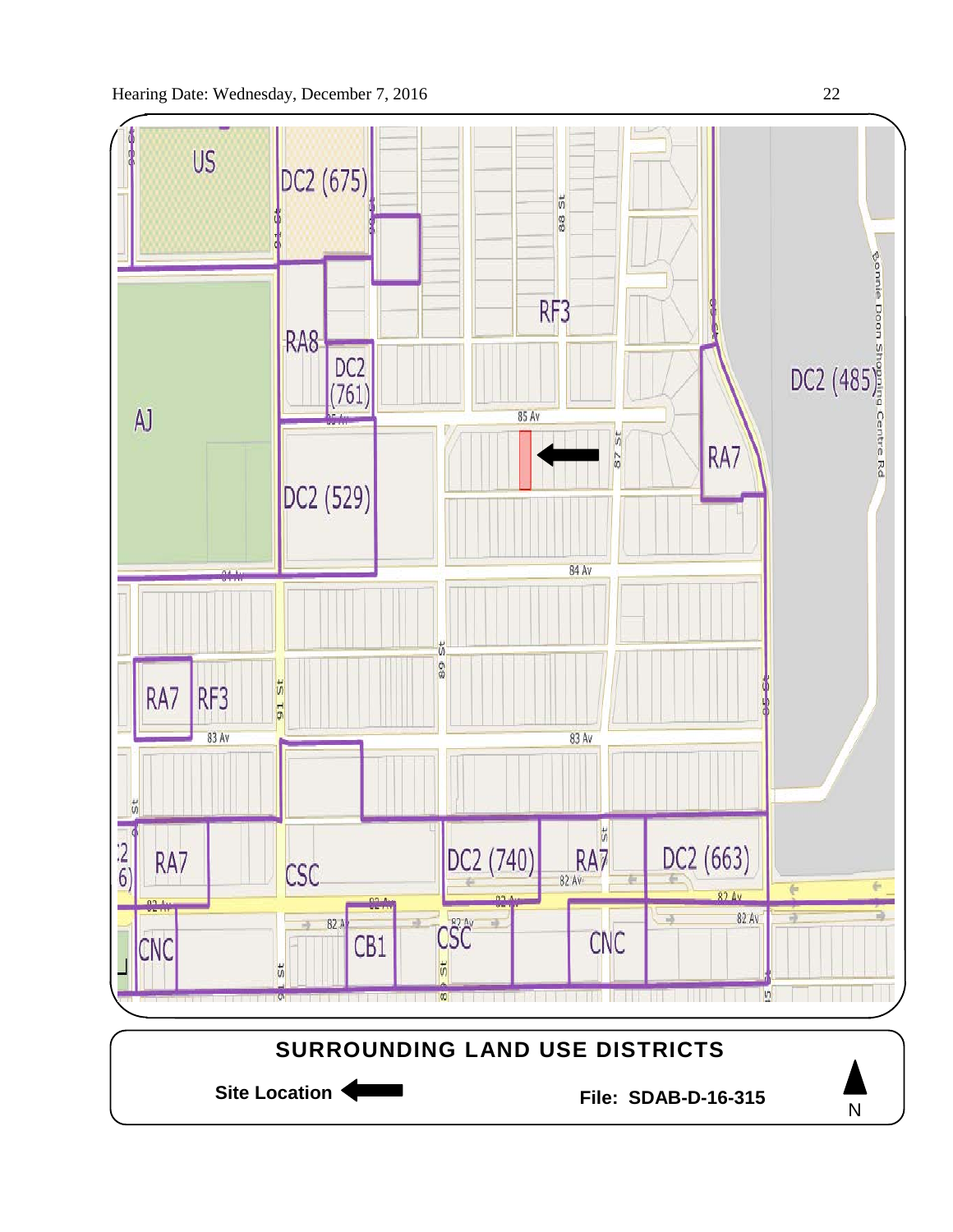# AN APPEAL FROM THE DECISION OF THE DEVELOPMENT OFFICER APPELLANT: APPLICATION NO.: 220587701-001 APPLICATION TO: Construct an addition and exterior alterations to an existing Religious Assembly (250-seat addition to 250-seat building and parking lot expansion) (Ethiopian Church) DECISION OF THE DEVELOPMENT AUTHORITY: Refused DECISION DATE: November 8, 2016 DATE OF APPEAL: November 21, 2016 MUNICIPAL DESCRIPTION OF SUBJECT PROPERTY: 11409 - 124 Street NW LEGAL DESCRIPTION: Plan RN46 Blk 22 Lots 17-20 ZONE: (CNC) Neighbourhood Convenience Commercial Zone OVERLAY: N/A STATUTORY PLAN: West Ingle Area Redevelopment Plan

### *Grounds for Appeal*

The Appellant provided the following reasons for appealing the decision of the Development Authority:

> The reason for the appeal on the decision to refuse the development permit is to have the corrected information taken into considerations. During the permitting process it was a misunderstanding between my client and I about the number of people they are looking to grow to. Once I had been corrected by my client I had discussed the new numbers with the development officer and the new information was not taken into consideration in the end. Currently the church is operating with between 75-130 people attending church weekly, and they are currently out of space and do not have room for everyone to sit in the main assembly. With the additional space it will also allow for growth with growing families within the parish.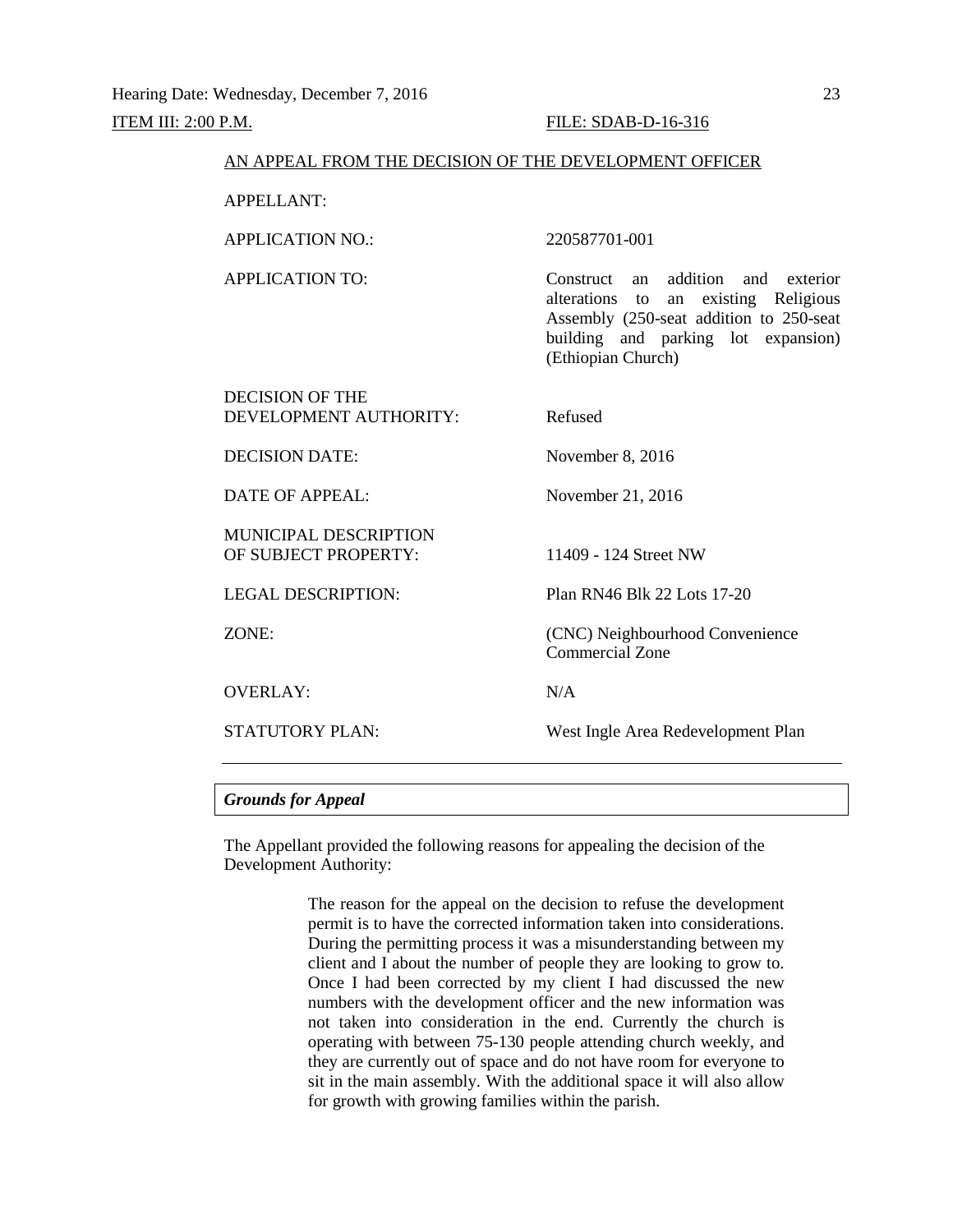#### *General Matters*

#### **Appeal Information:**

The *Municipal Government Act*, RSA 2000, c M-26 states the following:

### **Grounds for Appeal**

**685(1)** If a development authority

- (a) fails or refuses to issue a development permit to a person,
- (b) issues a development permit subject to conditions, or
- (c) issues an order under section 645,

the person applying for the permit or affected by the order under section 645 may appeal to the subdivision and development appeal board.

#### **Appeals**

- **686(1)** A development appeal to a subdivision and development appeal board is commenced by filing a notice of the appeal, containing reasons, with the board within 14 days,
	- (a) in the case of an appeal made by a person referred to in section 685(1), after
		- (i) the date on which the person is notified of the order or decision or the issuance of the development permit, or

…

#### **Hearing and Decision**

**687(3)** In determining an appeal, the subdivision and development appeal board

…

- (a.1) must comply with the land use policies and statutory plans and, subject to clause (d), the land use bylaw in effect;
	- …
	- (c) may confirm, revoke or vary the order, decision or development permit or any condition attached to any of them or make or substitute an order, decision or permit of its own;
	- (d) may make an order or decision or issue or confirm the issue of a development permit even though the proposed development does not comply with the land use bylaw if, in its opinion,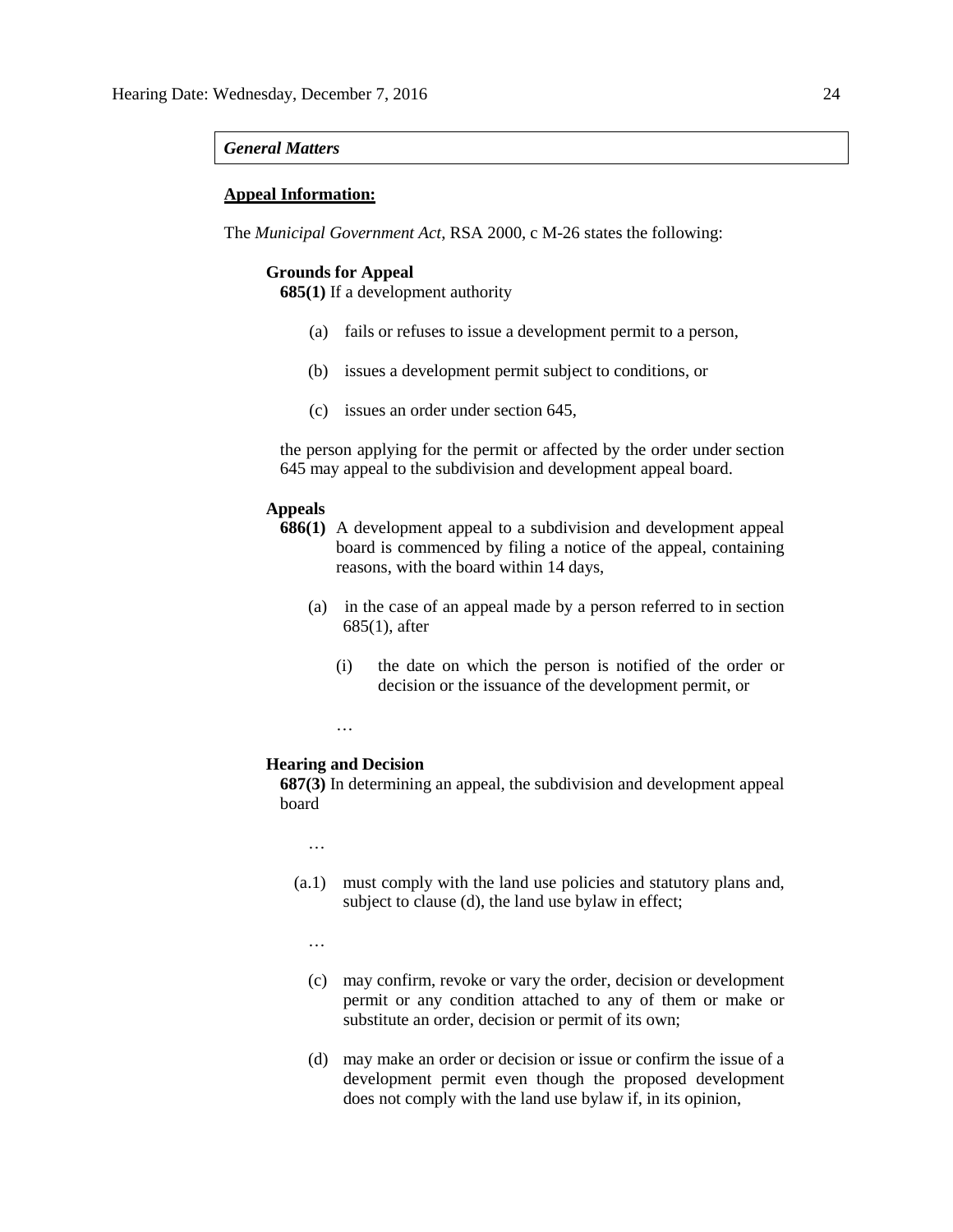- (i) the proposed development would not
	- (A) unduly interfere with the amenities of the neighbourhood, or
	- (B) materially interfere with or affect the use, enjoyment or value of neighbouring parcels of land,

and

(ii) the proposed development conforms with the use prescribed for that land or building in the land use bylaw.

#### **General Provisions from the** *Edmonton Zoning Bylaw:*

Under section 310.3(18), a **Religious Assembly** is a **Discretionary Use** in the (CNC) Neighbourhood Convenience Commercial Zone.

#### Under section 7.8(14), **Religious Assembly** means:

development used for worship and related religious, philanthropic or social activities and includes Accessory rectories, manses, meeting rooms, food preparation and service facilities, classrooms, dormitories and other buildings. Typical Uses include churches, chapels, mosques, temples, synagogues, parish halls, convents and monasteries. This Use Class does not include Private Education Services, Public Education Services, and Commercial Schools, even as Accessory Uses.

## Section 310.1 states that the **General Purpose** of the **(CNC) Neighbourhood Convenience Commercial Zone** is:

…to provide for convenience commercial and personal service uses, which are intended to serve the day-to-day needs of residents within residential neighbourhoods.

#### **Development Officer's Determination**

**5) The proposed development is listed as a Discretionary use within the CNC Zone. It is the Development Officer's opinion that the proposed intensification of the existing use, based on the above considerations, is not appropriate for the site, and is likely to create an undue and negative impact on surrounding properties and development.** [unedited].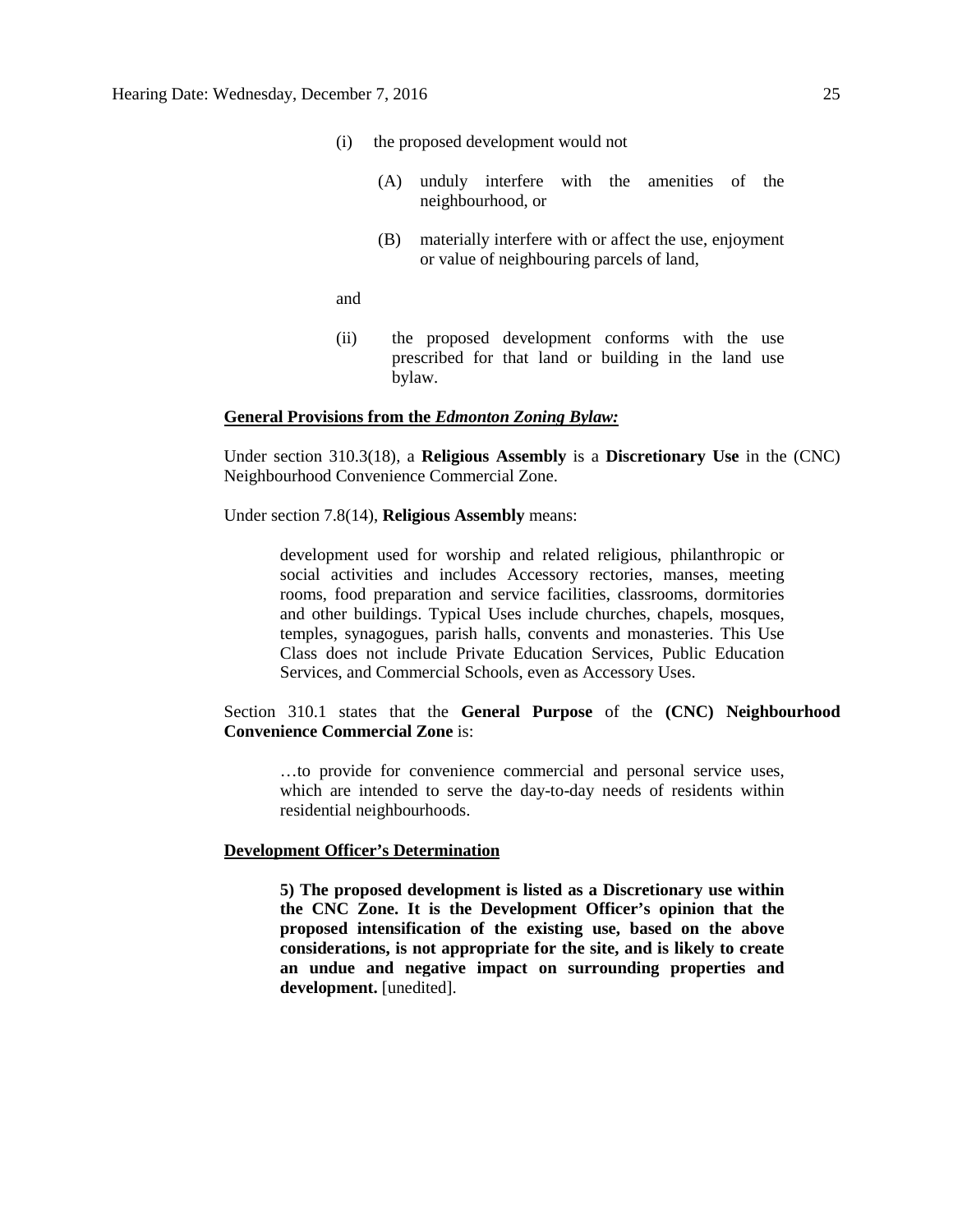#### *(CNC) Neighbourhood Convenience Commercial Zone Regulations*

Section 310.4(7) states:

No parking, loading, storage, trash collection, outdoor service or display area shall be permitted within a Setback. Loading, storage and trash collection areas shall be located to the rear or sides of the principal building and shall be screened from view from any adjacent Sites, public roadways or a LRT line in accordance with the provisions of Section 55.5 of this Bylaw. If the rear or sides of a Site are used for parking, an outdoor service display area or both, and abut a Residential Zone or a Lane serving a Residential Zone, such areas shall be screened in accordance with the provisions of subsection 55.4 of this Bylaw.

Under section 6.1(92), **Setback** means "the distance that a development or a specified portion of it, must be set back from a property line. A Setback is not a Yard, Amenity Space, or Separation Space."

#### **Development Officer's Determination**

**1) No parking, loading, storage, trash collection, outdoor service or display area shall be permitted within a Setback (Section 310.4(7)):**

**Minimum required setback (124 Street): 4.5m Proposed setback: 3.23m Deficiency: 1.27m** [unedited].

#### *Vehicular Parking Requirement*

Section 54.2, Schedule 1(A)(45) states a "Religious Assembly requires a minimum of 1 parking space per 4 seats."

#### **Development Officer's Determination**

**2) Vehicular parking shall be provided in accordance with Section 54.2, Schedule 1 of the Zoning Bylaw:**

**Required parking: 125 spaces Proposed parking: 36 spaces**

**Further, based on the Transportation Planning & Engineering (Sustainable Development) memorandum dated 18 October 2016, there are significant concerns regarding the potential impact of additional parking demands on nearby residential properties. The proposed development includes the doubling of the existing development's capacity while increasing the available parking by approximately 70%.** [unedited].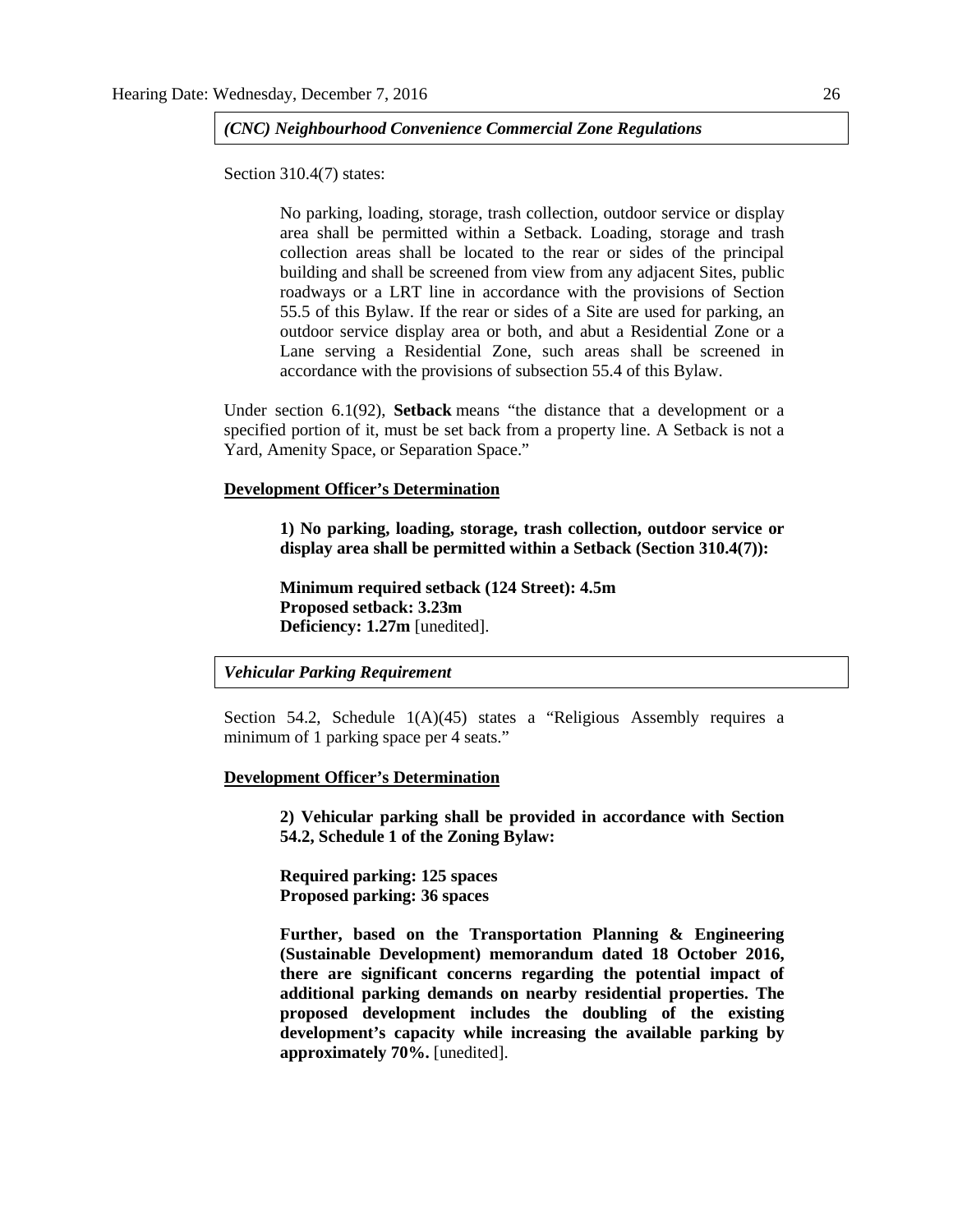## *Off-street Vehicular Loading Facilities*

Section 54.4, Schedule 3(2) states:

| Use of Building or                        | Total Floor Area of           | Minimum       |
|-------------------------------------------|-------------------------------|---------------|
| Site                                      | <b>Building</b>               | Number        |
|                                           |                               | of            |
|                                           |                               | loading       |
|                                           |                               | <b>Spaces</b> |
|                                           |                               | Required      |
| development within<br>Any                 | Up to $2800 \text{ m}^2$      |               |
| the Residential-Related,                  |                               |               |
| Services<br><b>Basic</b><br><sub>or</sub> | Each additional 2 800 $m2$ or | 1             |
| Community, Educational,                   | fraction thereof              | additional    |
| Recreational and Cultural                 |                               |               |
| Service Use Classes and                   |                               |               |
| Professional, Financial and               |                               |               |
| Office Support Services,                  |                               |               |
| excluding Limited Group                   |                               |               |
| Homes                                     |                               |               |

Under section 6.1(35), **Floor Area** means "the total Floor Area of the building or structure, contained within the outside surface of the exterior and Basement walls, provided that in the case of a wall containing windows, the glazing line of windows may be used."

#### **Development Officer's Determination**

**3) Loading spaces shall be provided in accordance with Section 54.4, Schedule 3 of the Zoning Bylaw:**

**Required loading spaces: 1 Proposed loading spaces: 0** [unedited].

*Religious Assembly Regulations*

Section 71.3 states:

where a [Religious Assembly](javascript:void(0);) is to be developed on a Site that is within 60.0 m of a Site zoned to allow a Single Detached Dwelling as a Permitted Use, the following regulations shall apply:

…

f. vehicular access to on-site parking and loading spaces shall be provided from an abutting arterial or collector roadway, except that the Development Officer may allow access from a public roadway including a Lane in accordance with the following guidelines: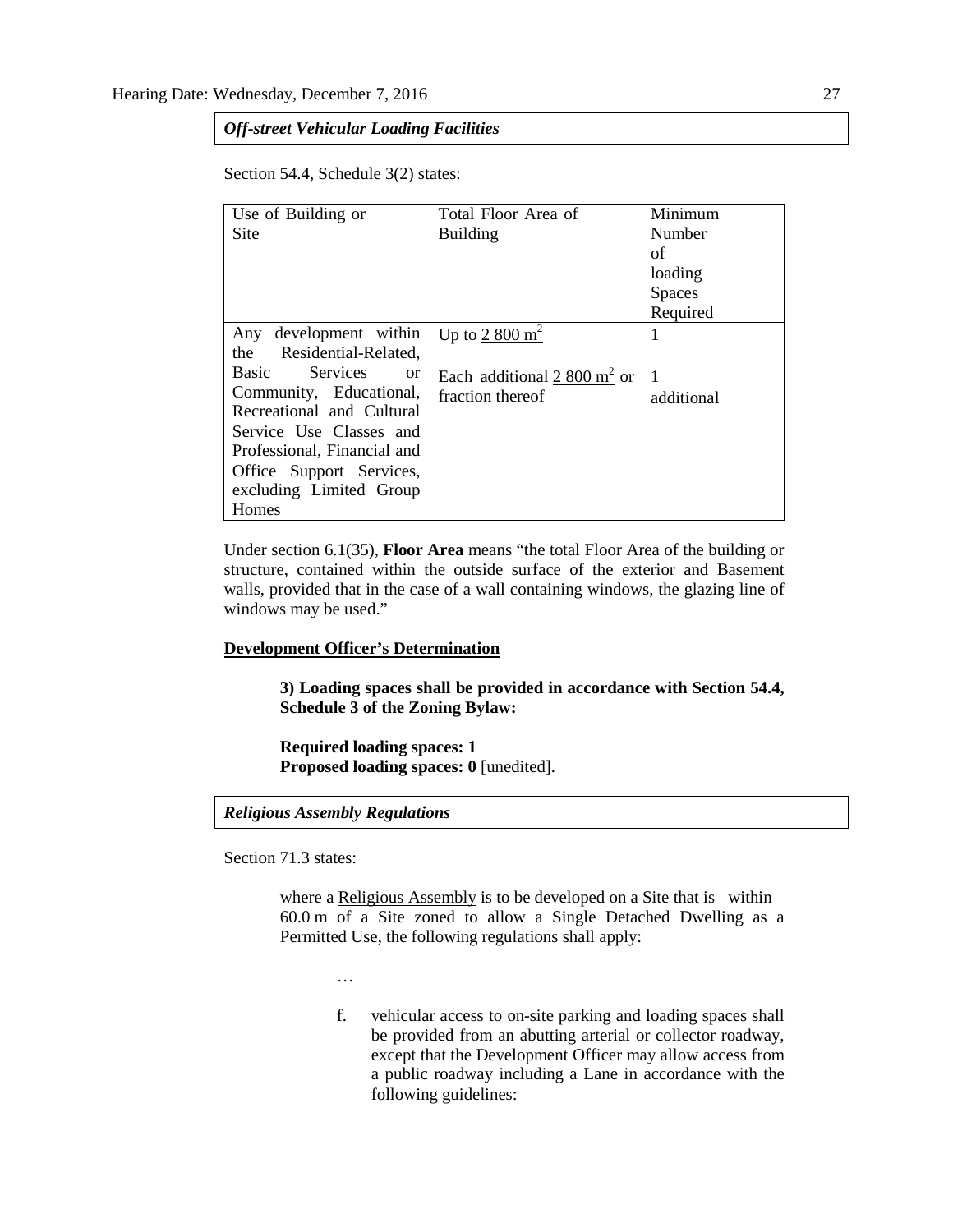- i. access may be allowed from a local roadway that does not abut another Site zoned to allow a Single Detached Dwelling as a Permitted Use, provided such access shall not interfere with access to other Sites abutting the roadway and shall not direct excess traffic onto a local roadway;
- ii. access may be allowed from a Lane that does not abut another Site zoned to allow a Single Detached Dwelling as a Permitted Use, provided such access shall not interfere with access to other abutting Sites and shall not direct excess traffic onto a local residential roadway; and
- iii. access to a maximum of five parking spaces may be allowed from a Lane that abuts a Site zoned to allow a Single Detached Dwelling as a Permitted Use.

#### **Development Officer's Determination**

**4) Vehicular access to on-site parking and loading spaces shall be provided from an abutting arterial or collector roadway (Section 71.3(f)):**

**The proposed access will be placed at the abutting lane, which abuts RF3-zoned properties.** [unedited]. \_\_\_\_\_\_\_\_\_\_\_\_\_\_\_\_\_\_\_\_\_\_\_\_\_\_\_\_\_\_\_\_\_\_\_\_\_\_\_\_\_\_\_\_\_\_\_\_\_\_\_\_\_\_\_\_\_\_\_\_\_\_\_\_\_\_\_\_\_\_\_\_

#### Notice to Applicant/Appellant

Provincial legislation requires that the Subdivision and Development Appeal Board issue its official decision in writing within fifteen days of the conclusion of the hearing. Bylaw No. 11136 requires that a verbal announcement of the Board's decision shall be made at the conclusion of the hearing of an appeal, but the verbal decision is not final nor binding on the Board until the decision has been given in writing in accordance with the *Municipal Government Act.*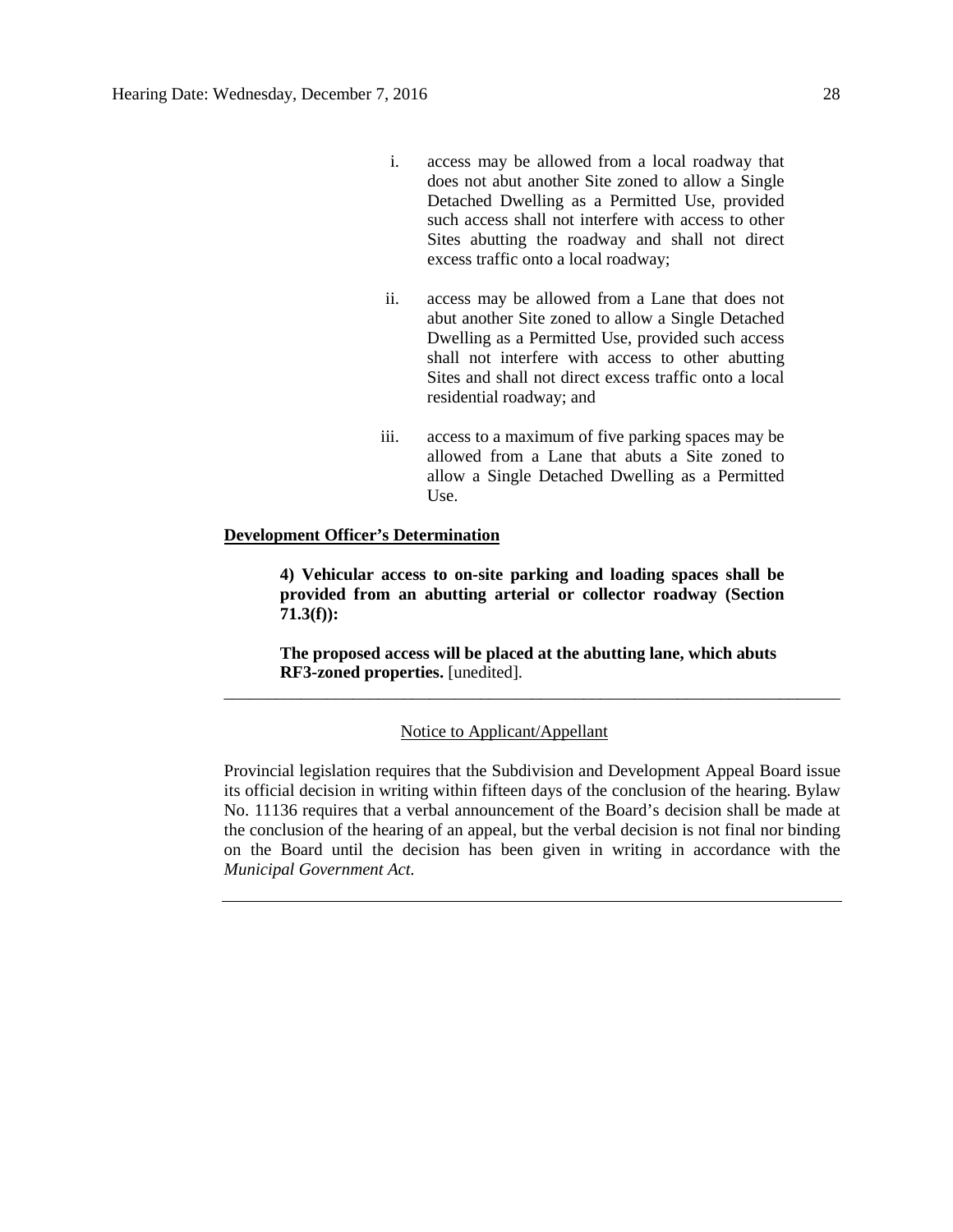| <b>mönton</b>                                                                                                                                        | Project Number: 220587701-001<br>Application Date:<br>APR 28, 2016<br>Printed:<br>November 21, 2016 at 3:48 PM<br>1 of 2<br><b>Application for</b><br>Page: |  |  |  |
|------------------------------------------------------------------------------------------------------------------------------------------------------|-------------------------------------------------------------------------------------------------------------------------------------------------------------|--|--|--|
| <b>Major Development Permit</b>                                                                                                                      |                                                                                                                                                             |  |  |  |
| This document is a Development Permit Decision for the development application described below.                                                      |                                                                                                                                                             |  |  |  |
| Applicant                                                                                                                                            | Property Address(es) and Legal Description(s)<br>11409 - 124 STREET NW<br>Plan RN46 Blk 22 Lots 17-20                                                       |  |  |  |
|                                                                                                                                                      | Specific Address(es)<br>Suite:<br>11403 - 124 STREET NW<br>Entryway: 11403 - 124 STREET NW<br>Building:<br>11403 - 124 STREET NW                            |  |  |  |
| <b>Scope of Application</b><br>lot expansion) (Ethiopian Church).                                                                                    | To construct an addition and exterior alterations to an existing Religious Assembly (250-seat addition to 250-seat building and parking                     |  |  |  |
| <b>Permit Details</b><br>Class of Permit: Class B<br>Gross Floor Area (sq.m.): 148.65<br>New Sewer Service Required: Y<br>Site Area (sq. m.): 2691.6 | Contact Person:<br>Lot Grading Needed?: Y<br>NumberOfMainFloorDwellings:<br>Stat. Plan Overlay/Annex Area: (none)                                           |  |  |  |
| I/We certify that the above noted details are correct.                                                                                               |                                                                                                                                                             |  |  |  |
| Applicant signature:                                                                                                                                 |                                                                                                                                                             |  |  |  |
| <b>Development Application Decision</b><br>Refused                                                                                                   |                                                                                                                                                             |  |  |  |
|                                                                                                                                                      |                                                                                                                                                             |  |  |  |
|                                                                                                                                                      |                                                                                                                                                             |  |  |  |
|                                                                                                                                                      |                                                                                                                                                             |  |  |  |
|                                                                                                                                                      | THIS IS NOT A PERMIT                                                                                                                                        |  |  |  |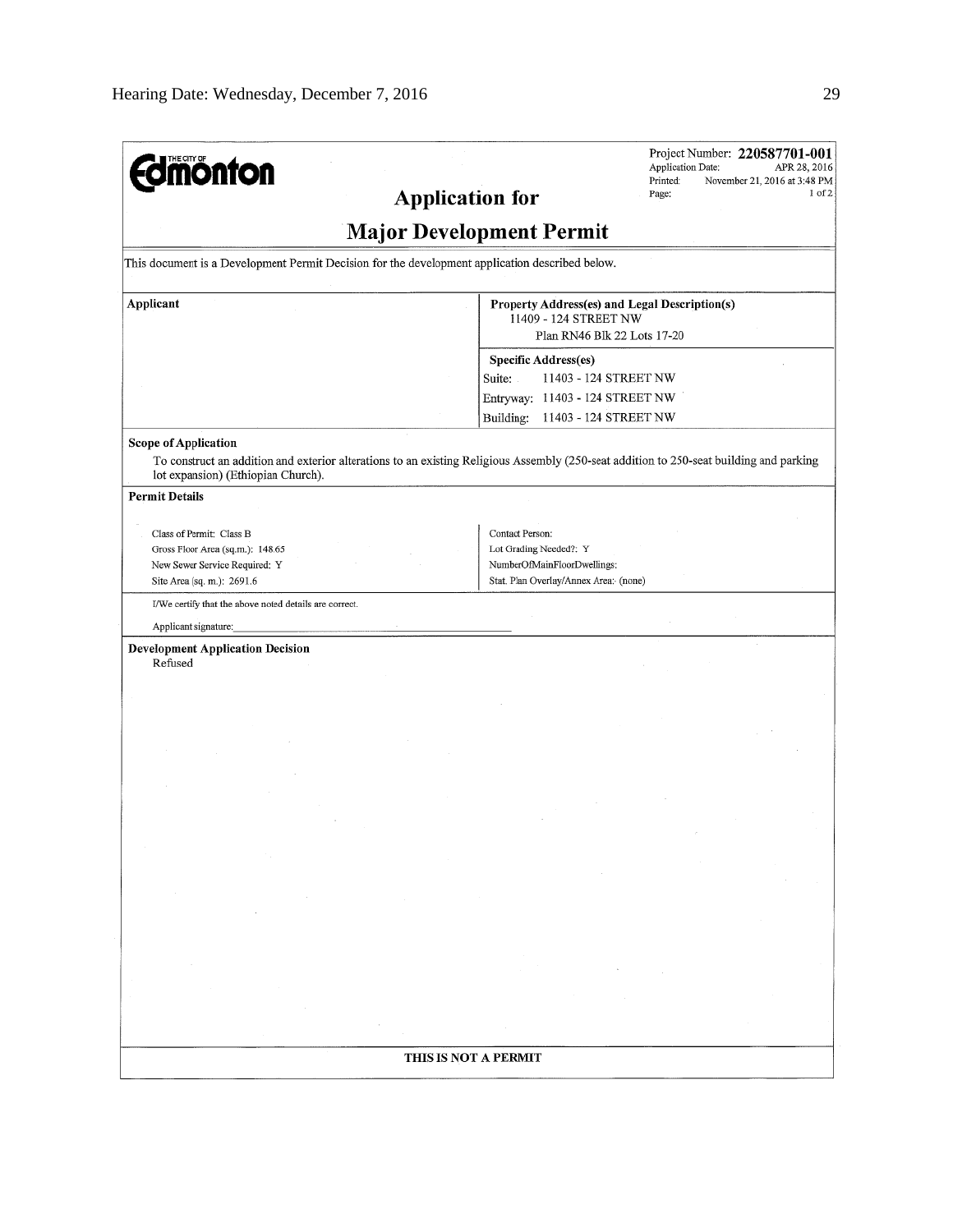| <b>mönton</b>                                                                                                                                                                                                                                                                                                                                                                                                     |                                    |                                 |          | Application Date:<br>Printed: | Project Number: 220587701-001<br>APR 28, 2016<br>November 21, 2016 at 3:48 PM |
|-------------------------------------------------------------------------------------------------------------------------------------------------------------------------------------------------------------------------------------------------------------------------------------------------------------------------------------------------------------------------------------------------------------------|------------------------------------|---------------------------------|----------|-------------------------------|-------------------------------------------------------------------------------|
|                                                                                                                                                                                                                                                                                                                                                                                                                   |                                    | <b>Application for</b>          |          | Page:                         | $2$ of $2$                                                                    |
|                                                                                                                                                                                                                                                                                                                                                                                                                   |                                    | <b>Major Development Permit</b> |          |                               |                                                                               |
| <b>Reason for Refusal</b><br>1) No parking, loading, storage, trash collection, outdoor service or display area shall be permitted within a Setback (Section<br>$310.4(7)$ :                                                                                                                                                                                                                                      |                                    |                                 |          |                               |                                                                               |
| Minimum required setback (124 Street): 4.5m<br>Proposed setback: 3.23m<br>Deficiency: 1.27m                                                                                                                                                                                                                                                                                                                       |                                    |                                 |          |                               |                                                                               |
| 2) Vehicular parking shall be provided in accordance with Section 54.2, Schedule 1 of the Zoning Bylaw:                                                                                                                                                                                                                                                                                                           |                                    |                                 |          |                               |                                                                               |
| Required parking: 125 spaces<br>Proposed parking: 36 spaces                                                                                                                                                                                                                                                                                                                                                       |                                    |                                 |          |                               |                                                                               |
| Further, based on the Transportation Planning & Engineering (Sustainable Development) memorandum dated 18 October 2016,<br>there are significant concerns regarding the potential impact of additional parking demands on nearby residential properties. The<br>proposed development includes the doubling of the existing development's capacity while increasing the available parking by<br>approximately 70%. |                                    |                                 |          |                               |                                                                               |
| 3) Loading spaces shall be provided in accordance with Section 54.4, Schedule 3 of the Zoning Bylaw:                                                                                                                                                                                                                                                                                                              |                                    |                                 |          |                               |                                                                               |
| Required loading spaces: 1<br>Proposed loading spaces: 0                                                                                                                                                                                                                                                                                                                                                          |                                    |                                 |          |                               |                                                                               |
| 4) Vehicular access to on-site parking and loading spaces shall be provided from an abutting arterial or collector roadway (Section<br>$71.3(f)$ :                                                                                                                                                                                                                                                                |                                    |                                 |          |                               |                                                                               |
| The proposed access will be placed at the abutting lane, which abuts RF3-zoned properties.                                                                                                                                                                                                                                                                                                                        |                                    |                                 |          |                               |                                                                               |
| 5) The proposed development is listed as a Discretionary use within the CNC Zone. It is the Development Officer's opinion that<br>the proposed intensification of the existing use, based on the above considerations, is not appropriate for the site, and is likely to<br>create an undue and negative impact on surrounding properties and development.                                                        |                                    |                                 |          |                               |                                                                               |
| <b>Rights of Appeal</b><br>The Applicant has the right of appeal within 14 days of receiving notice of the Development Application Decision, as outlined in<br>Chapter 24, Section 683 through 689 of the Municipal Government Amendment Act.                                                                                                                                                                     |                                    |                                 |          |                               |                                                                               |
|                                                                                                                                                                                                                                                                                                                                                                                                                   |                                    |                                 |          |                               |                                                                               |
| Issue Date: Nov 08, 2016<br>Fees                                                                                                                                                                                                                                                                                                                                                                                  | Development Authority: WELCH, IMAI |                                 |          | Signature:                    |                                                                               |
|                                                                                                                                                                                                                                                                                                                                                                                                                   | Fee Amount                         | <b>Amount Paid</b>              | Receipt# | <b>Date Paid</b>              |                                                                               |
| Lot Grading Fee                                                                                                                                                                                                                                                                                                                                                                                                   | \$220.00                           | \$220.00                        | 03239740 | Apr 28, 2016                  |                                                                               |
| Major Dev. Application Fee                                                                                                                                                                                                                                                                                                                                                                                        | \$893.00                           | \$893.00                        | 03239740 | Apr 28, 2016                  |                                                                               |
| DP Notification Fee                                                                                                                                                                                                                                                                                                                                                                                               | \$102.00                           | \$102.00                        | 03239740 | Apr 28, 2016                  |                                                                               |
| Total GST Amount:                                                                                                                                                                                                                                                                                                                                                                                                 | \$0.00                             |                                 |          |                               |                                                                               |
| Totals for Permit:                                                                                                                                                                                                                                                                                                                                                                                                | \$1,215.00                         | \$1,215.00                      |          |                               |                                                                               |
|                                                                                                                                                                                                                                                                                                                                                                                                                   |                                    |                                 |          |                               |                                                                               |
|                                                                                                                                                                                                                                                                                                                                                                                                                   |                                    |                                 |          |                               |                                                                               |
|                                                                                                                                                                                                                                                                                                                                                                                                                   |                                    |                                 |          |                               |                                                                               |
|                                                                                                                                                                                                                                                                                                                                                                                                                   |                                    |                                 |          |                               |                                                                               |
|                                                                                                                                                                                                                                                                                                                                                                                                                   |                                    | THIS IS NOT A PERMIT            |          |                               |                                                                               |
|                                                                                                                                                                                                                                                                                                                                                                                                                   |                                    |                                 |          |                               |                                                                               |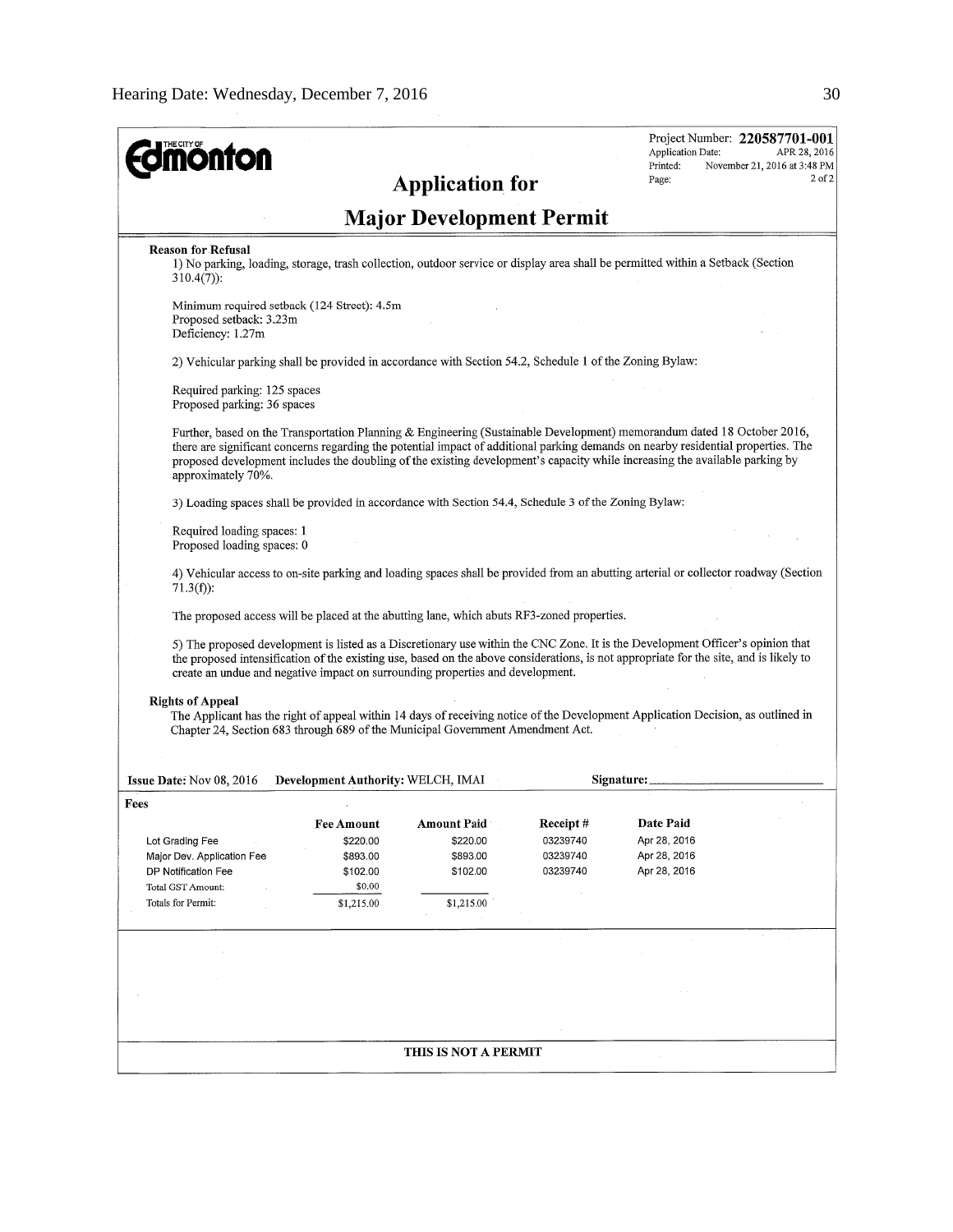